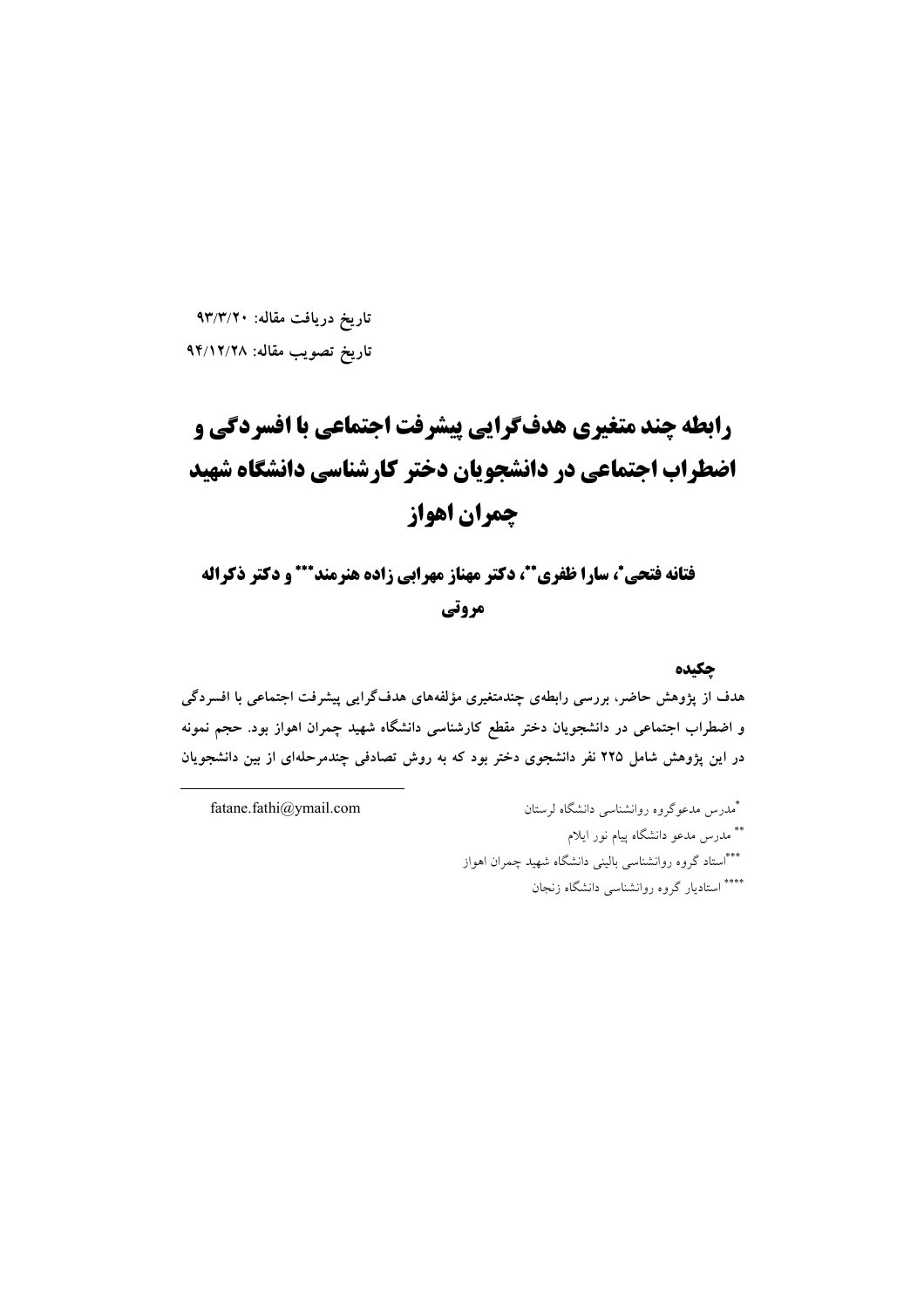دختر دانشگاه شهید چمران اهواز انتخاب شدند. ابزارهای مورد استفاده پرسش نامه هدف گرایی پیشرفت اجتماعی (SAGOS)، پرسشنامه افسردگی یک (BDI-II)و پرسشنامه اضطراب اجتماعی (SAD) بودند. برای تجزیه و تحلیل دادهها از ضریب همبستگی و رگرسیون چندگانه استفاده شد. نتایج تحلیل رگرسیون نشان داد در پیش بینی افسردگی از بین اهداف پیشرفت اجتماعی (تبحرگرا،عملکردگرا،عملکرد-گریز) مؤلفههای عملکردگریز و عملکرگرای اجتماعی نقش مهمی دارند. همچنین در پیش بینی اضطراب اجتماعی از بین اهداف پیشرفت اجتماعی(تبحرگرا،عملکردگراوعملکردگریز) مؤلفهی عملکردگریز اجتماعی نقش مهمی دارد و نتایج حاصل از تحلیل کاننی نیز نشان داد که بین ترکیب خطی مؤلفههای هدفگرایی اجتماعی (تبحری،عملکردی و عملکردگریز اجتماعی) با ترکیب خطی متغیرهای افسردگی و اضطراب اجتماعی همبستگی چندگانه وجود دارد.

**واژه های کلیدی**:اهداف پیشرفت اجتماعی، افسر دگی، اضطراب اجتماعی.

#### مقدمه

گاهی اوقات تواناییها بر اساس نشانهها و علائم فیزیولوژیکی مورد قضاوت قرار می گیرند. این نشانهها در برگیرنده علائم جسمانی مانند اضطراب و تنش هستند که افراد در موقعیتهای گوناگون آنها را تجربه کرده و به طریقی متفاوت مورد تفسیر قرار میدهند. برای مثال، حضور در موقعیتهای اجتماعی، برای بعضی اشخاص بروز این نشانهها را به دنبال دارد و باعث می شود که وجود اضطراب را در خود نشانه ناتوانی و ضعف تلقی کنند و انتظار موفقیت در آنها کاهش پابد، بنابراین در موقعیتهای اجتماعی به خوبی عمل نمی کنند. مفهوم اضطراب اجتماعی یکی از اسمهایی است که برای ارجاع به این پیامد و پدیده شناختی،احساسی و رفتاری مورد استفاده قرار گرفتهاست (زیگلر '،۲۰۰۵). اضطراب اجتماعی به اضطراب یا تجربه هراس که در موقعیتهای میان فردی یا عملکردی ایجاد میشود، اطلاق میشود. افراد دارای اضطراب اجتماعی بالا از ارزیابی منفی دیگران نسبت به خود و یا انجام عملی که باعث

 $<sup>1</sup>$ . Ziegler</sup>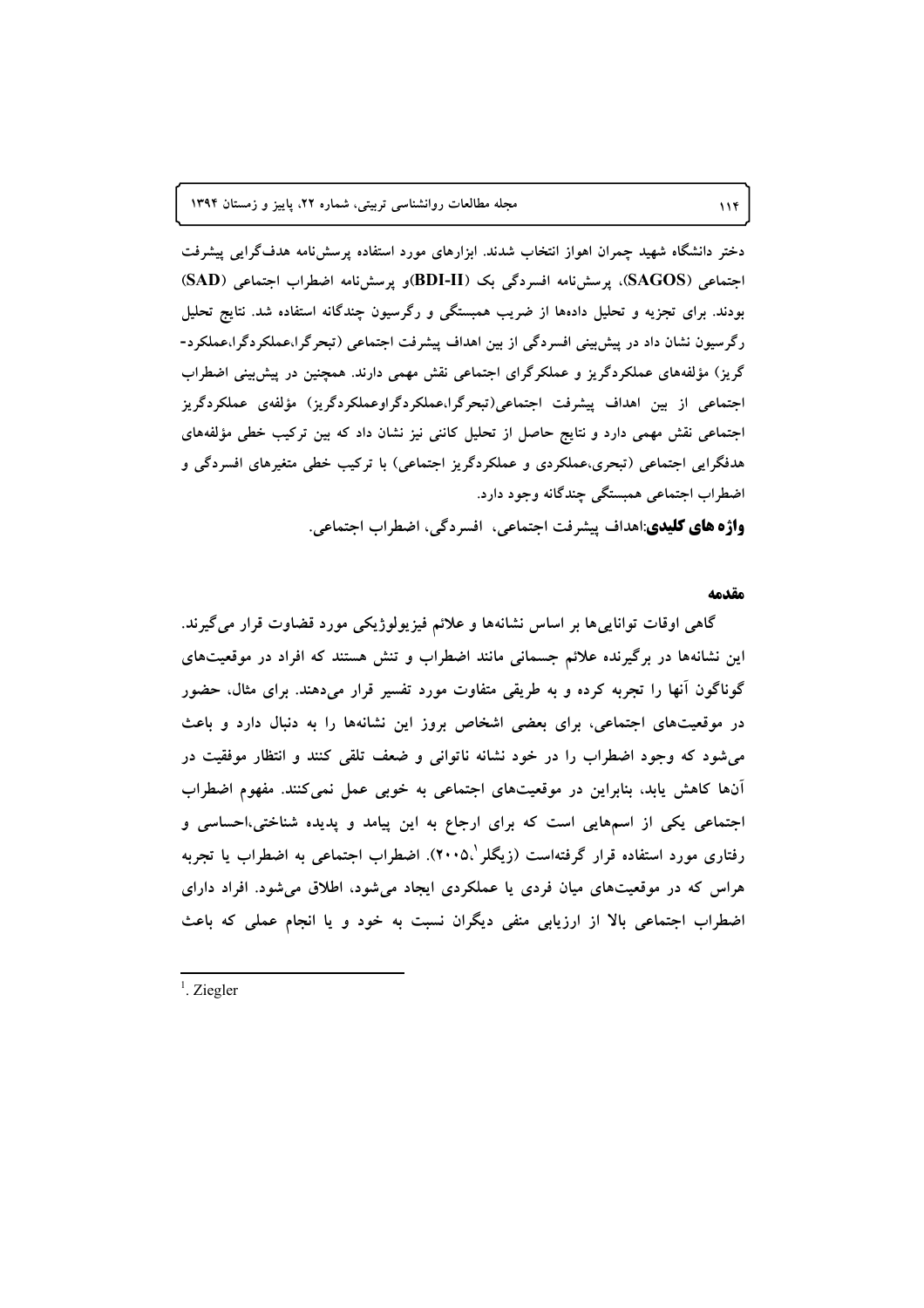رابطه چند متغیری هدفگرایی پیشرفت اجتماعی با افسردگی و ...

شرمندگی شود بیمناکاند. تحقیقات حاکی از آن هستند که اضطراب اجتماعی با گرایش به اختصاص توجه به اطلاعات تهديداًميز اجتماعي، از جمله اضطراب مرتبط با احساسات و رفتارها و نشانههای عدم رضایت از دیگران همراه است. تئوریهای شناختی در زمینه اضطراب حاکی از آن هستند که توجه انتخابی به تهدیدها اضطراب را شدیدتر کرده و قضاوت در زمینه رویدادهای اجتماعی را به انحراف می کشاند (تاپلر، بومیا و آمیر ۲۰۱۰). افراد دارای اضطراب اجتماعی نگرش منفی نسبت به خود و دیگران دارند و نمی توانند هیجانهای خود را کنترل کنند. این افراد به خاطر ضعف در روابط اجتماعی از حمایت اجتماعی نامطلوب و پایین برخوردارند. یکی دیگر از عواملی که بر روی تواناییهای انسان اثر میگذارد افسردگی است. افسردگی افت فراگیر خلق است که همراه با احساس غمگینی و عدم توانایی تجربه لذت میباشد. افسردگی یکی از شایع ترین اختلالات روانپزشکی است که محدود به زمان و مکان و شخص خاصی نیست و همه اقشار و طبقات جامعه را می تواند در بر گیرد (غلامعلی لواسانی، خضری، امانی و مال احمدی، ۱۳۸۹) و یک اختلال روانی است که بر فکر احساس، رفتار و عملکرد جسمانی فرد تأثیر میگذارد (باتلر<sup>ت</sup>، ۲۰۰۲) و به قدری شایع است که در هر مقطعی از زمان ۱۵ تا ۲۰ درصد بزرگسالان در سطح قابل توجهی از نشانههای افسردگی رنج میبرند (صیادی|ناری،-انصاریجابری ،خالقی و ناظر،۱۳۸۱). اگرچه تحقیقات پیشین بر روی عوامل شناختی و رفتاری در توضیح علت افسردگی پرداختهاند اما دیکمن<sup>۳</sup> (۱۹۹۸) بیان میکند که این عوامل برای پیش بینی افسر دگی کافی نیستند.

مطالعات نشان داده که عوامل انگیزشی مانند هدفگرایی می تواند عوامل شناختی و رفتاری را در برگیرد و قدرت پیش بینی افسردگی را افزایش دهد (دیکمن، ۱۹۹۸؛ سایدریس ٌ، ۲۰۰۵).

- Taylor, Bomyea, & Amir
- Butler
- Dykman
- $4.$  Sideridis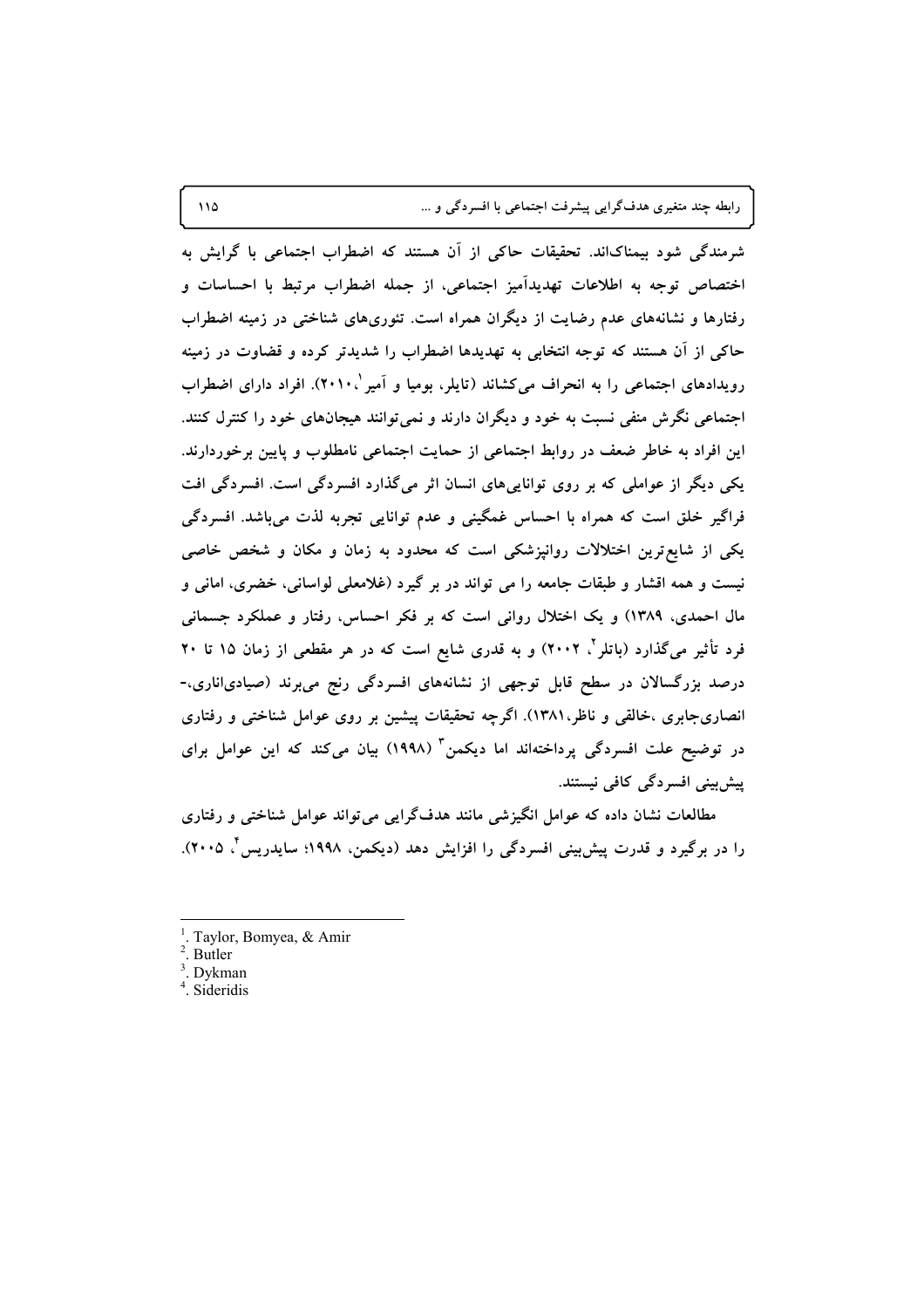دوک و لگت ٔ (۱۹۸۸) هدفها را به صورت قصد و منظوری برای عمل کردن تعریف کردهاند. رایان و هایکینز<sup>۲</sup> (۲۰۰۳) یک تعریف رسمی از هدفگرایی اجتماعی ارائه دادند که موازی با چارچوب سه بعدی از هدفگرایی پیشرفت است. الف) هدفگرایی تبحری اجتماعی، که بر روی رشد شایستگی در روابط(مثلاً رشد روابط دوستانه عمیق)و لذت، علاقه، فهمیدن و همچنین مراقبت و احترام در روابط تأکید دارد. ب)هدفگرایی عملکردی اجتماعی، بر روی اثبات شایستگی در روابط اجتماعی(مانند مقبولیت اجتماعی)و استفاده از معیارهای هنجاری و بین فردی تأکید دارد. هدفهای عملکردی اجتماعی به دو مولفهی گرایشی و اجتنابی تفکیک شده است. افراد با هدفهای عملکردگرای اجتماعی، بر روی دریافت مثبتی از دیگران و تمایل به مهم و مورد علاقهبودن تأکید دارند و افراد با هدفهای عملکردگریز اجتماعی، بر روی اجتناب از رفتارهایی که پیامدهای منفی اجتماعی به دنبال دارد تأکید دارند. از دیدگاه هدف افراد نه تنها پاسخ دهندگان منفعل به محیط نیستند بلکه برای رسیدن به هدف به طور فعال با محیط تعامل می کنند. همچنین در دیدگاه هدف عوامل شناختی و رفتاری افراد حول هدفهایی که دنبال میکنند سازمان مییابد. مطالعات رابطه هدفها را با افسردگی نشان داده که هدفها به طور مستقیم الگوهای رفتاری و شناختی سازگار و ناسازگار نشانههای افسردگی را ترویج میدهد یا مانع بروز آن میشود (لیندیز و اسکات ٌ ۲۰۰۵؛ سایدریس، ۲۰۰۵).

اما در طول دوره نوجوانی تعامل بین فردی و ارتباطات به طور عمیقی در بروز افسردگی نقش دارد. برای مثال مطالعات نشان داده که نوجوانان نگرانی زیادی از ارزیابی شدن توسط دیگران دارند (وستنبرگ، دروز، گودهات، سیبلینک و ترفرز<sup>۴</sup>، ۲۰۰۴) و به ارزیابی منفی حساس هستند و مطالعات نشان داده که طرد شدن توسط دیگران پیش بینی کننده قوی از افسردگی است

<sup>.</sup> Dweck, & Legget

<sup>&</sup>lt;sup>2</sup>.Ryan, & Hopkins

 $3$ . Lindsay, & Scott

<sup>&</sup>lt;sup>4</sup>. Westenburg, Drews, Goedhart, Siebelink, & Treffers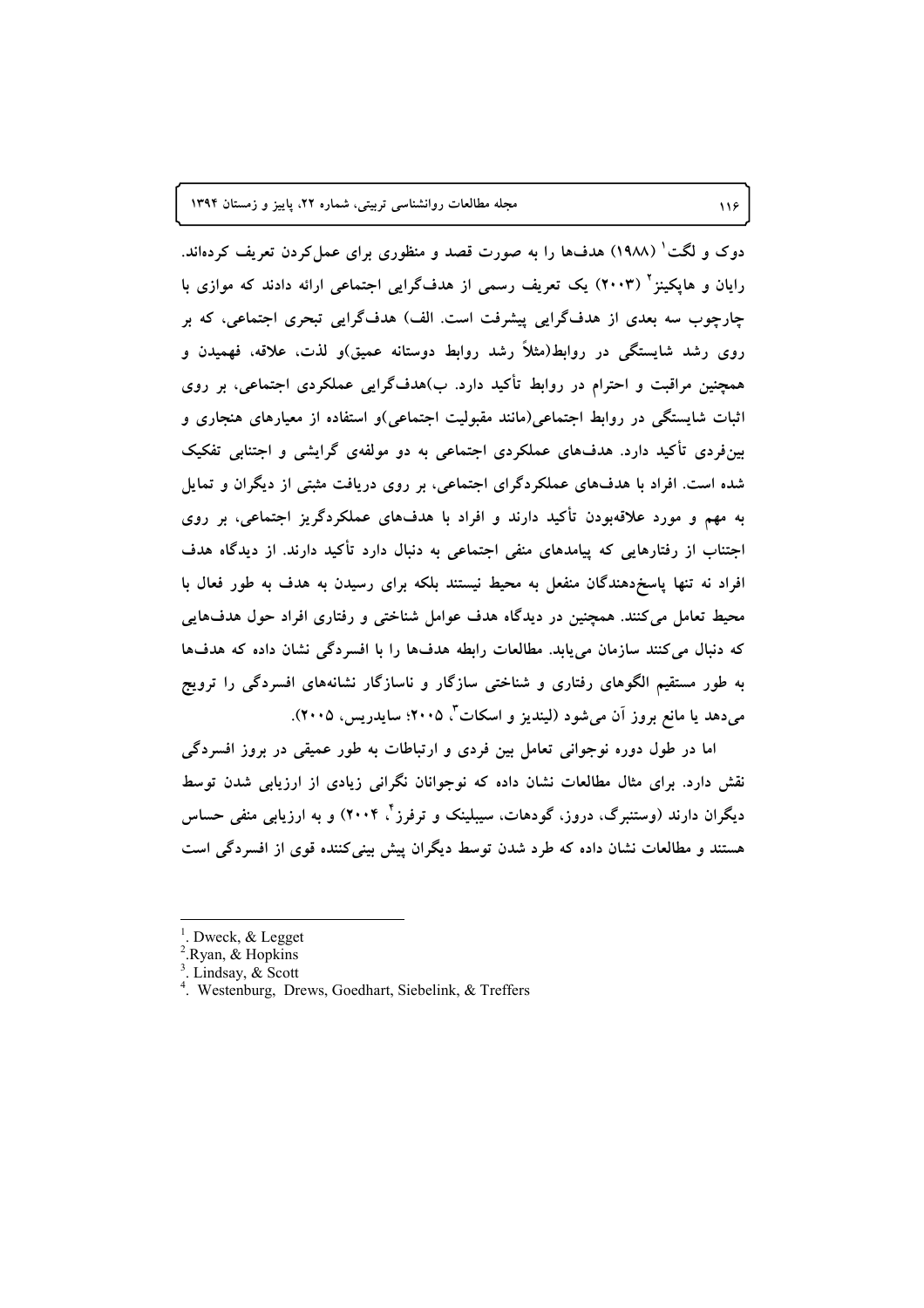رابطه چند متغیری هدفگرایی پیشرفت اجتماعی با افسردگی و ...

(بارول و شرک ْ، ۲۰۰۶). یژوهش۵ا نشان دادهاند،که هدفهای تبحری با پیامدهای مثبتی مانند انگیزهی درونی، فرایندهای شناختی و فراشناختی و عواطف مثبت همراه است (هالمن، اسچراگر، بودمن و هاراکیویز<sup>۲</sup> ۲۰۱۰). در پژوهش اَکین <sup>۳</sup> (۲۰۰۸)، نتایج نشان داد که هدفهای تبحری با افسردگی، اضطراب و استرس رابطه منفی دارد و هدفهای عملکردگرا و عملکردگریز با افسردگی، اضطراب و استرس رابطه مثبتی دارد. اما در یژوهش سایدریس (۲۰۰۵) هدفهای عملکردگرا با پیشرفت و پشتکار رابطه مثبت و با افسردگی و اضطراب رابطه منفی داشت و هدفهای عملکردگریز، با پیشرفت پایین و افسردگی رابطه مثبتی دارد (سایدریس، ۲۰۰۵) و همچنین هدف عملکرد گریز با عواطف منفی(مانند اضطراب) رابطه دارد (الیوت و مک گریگور<sup>۲</sup>، ۲۰۰۱). پژوهش کوردا و ساکورای<sup>۵</sup> (۲۰۱۱) نیز نشان داد که هدفهای تبحری اجتماعی باعث کاهش اضطراب اجتماعی و حفاظت از افسردگی می شود. در حالی که هدفهای عملکردگریز اجتماعی باعث تشدید اضطراب اجتماعی و افزایش افسردگی میشود و هدفهای عملکردی اجتماعی نه باعث کاهش و نه افزایش اضطراب اجتماعی می شود. همچنین در پژوهش غلامعلی لواسانی و همکاران (۱۳۸۹) که در زمینه رابطه خودکارآمدی تحصیلی و اهداف پیشرفت با تنیدگی اضطراب و افسردگی انجام شد نتایج نشان داد که، هدفهای عملکردگرا و عملکردگریز با تنیدگی، اضطراب و افسردگی همبستگی مثبت و معنیداری دارند و هدفهای تبحری با تنیدگی اضطراب و افسردگی همبستگی منفی و معنیدار دارند. با استناد به یژوهشهای انجام گرفته، مطالعات نشان میدهند وقتی که هدف عملکردگرا برجسته است، دانشجو یک الگوی ناسازگار مثل تجربه احساس منفی در مو اجهه با مشکلات و تکالیف چالش برانگیز، استراتژهای یادگیری ضعیف را گزارش میدهد. لذا برای اصلاح آموزش و

 $\sqrt{V}$ 

Burwell, & Shirk

Hulleman, Schrager, Bodmann, & Harackiewicz

Akin

Elliot, & McGregor

 $^5$ . Kurod & Sakurai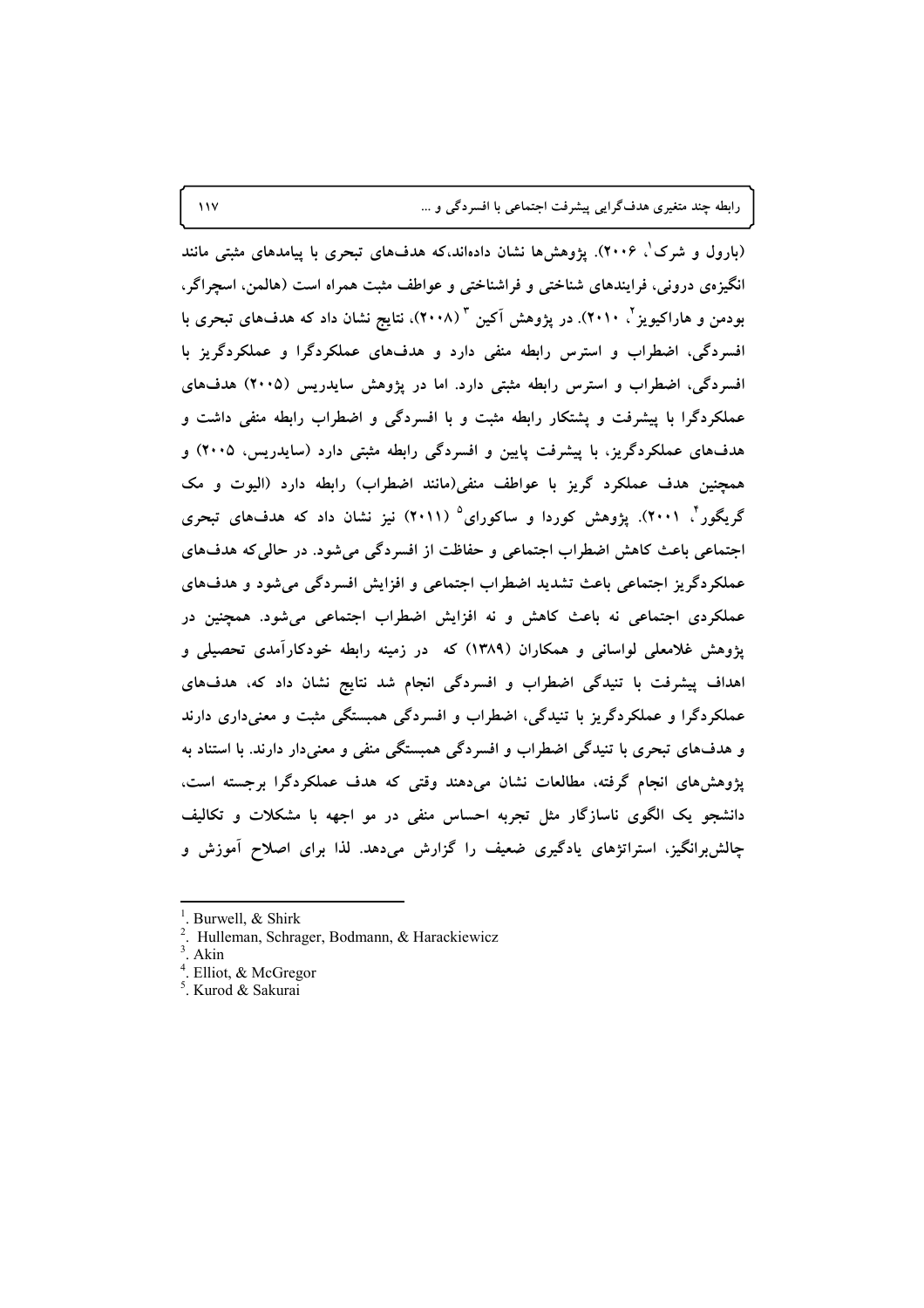پرورش میتواند با ایجاد تنوع در تکالیف جهت به چالش کشاندن دانش[موزان و دانشجویان به گونهای عمل کند که این احساس به فرد دست دهد که انجام تکالیف برای یادگیری خود او سودمند است و این می تواند دانشآموز یا دانشجو را به سمت هدف تبحرگرا سوق دهد. از سوی دیگر با توجه به اینکه مشکلات روانی و اختلالات روانپزشکی در امور آموزشی دانشجویان تاثیر جدی داشته، افت تحصیلی و گاهی ترک تحصیل را به دنبال دارد و همچنین اهمیت اهداف پیشرفت و تاثیر أنها روی پیشرفت تحصیلی و مهارتهای زندگی تحصیلی و اجتماعی و با توجه به اینکه اضطراب و افسردگی دو پیامد ناشی از تغییر از دبیرستان به دانشگاه میباشند و به طور واضح از عناصر شایع فقر بهزیستی روانی هستند که می توانند به طور منفی بر عملکرد تحصیلی در دانشگاه تاثیر بگذارند. بر اساس بررسی۵ای به عمل اَمده در پژوهشهای پیشین، تا کنون پژوهشی که رابطه مولفههای هدفگرایی پیشرفت اجتماعی را با افسردگی و اضطراب اجتماعی در دانشجویان دختر مورد بررسی قرار داده باشد، انجام نشده است. لذا در پژوهش حاضر با توجه به یافتههای رابطهی هدفگرایی پیشرفت اجتماعی با افسردگی و اضطراب اجتماعی در دانشجویان دختر بررسی شده است. بنابراین، سوالی که در این پژوهش مطرح میشود، این است که آیا مولفههای هدفگرایی اجتماعی(تبحری، عملکردی، عملکردگریز) میتوانند پیشبینیکنندههای مناسبی برای افسردگی و اضطراب اجتماعی دانشجويان باشند؟

#### جامعه و روش نمونهگیری

جامعه آماری دراین پژوهش کلیه دانشجویان دختر کارشناسی، ورودی سال ۱۳۹۱-۱۳۹۲ دانشگاه شهید چمران اهواز بود. روش نمونهگیری تصادفی چندمرحلهای بود. در ابتدا از بین ۱۳ دانشکده، ۵ دانشکده به طور تصادفی انتخاب گردید، و سپس از هر دانشکده به صورت تصادفی و از میان دانشجویان کارشناسی تعداد ۴۵ نفر انتخاب شدند و در نهایت تعداد ۲۲۵ نفر برای آزمون فرضيه انتخاب شدند.

 $11<sub>A</sub>$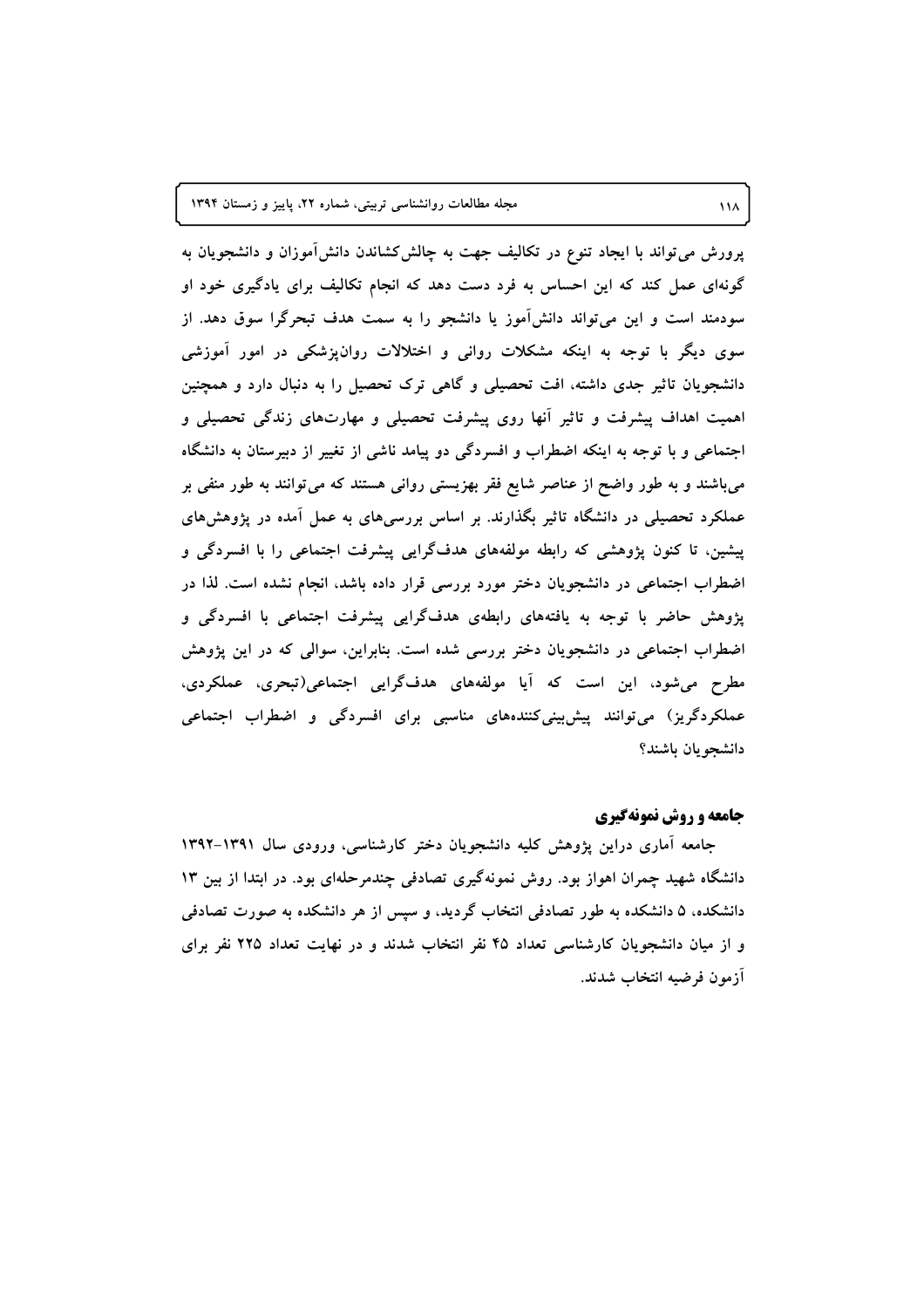## **ایزارهای پژوهش**

یرمیش نامه اضطراب اجتماعی ` (SAI):این پرسش نامه به منظور بررسی و ارزیابی مشکلات افراد به هنگام مقایسه خود با دیگران وقتی در وضعیتهای اجتماعی مضطرب می شوند و ممکن است نسبت به ارزیابیهای دیگران راجع به خودشان دلوایس شوند به وجود آمد (جکسون ٌ، ۱۹۶۶، به نقل از بهارلویی، ۱۳۷۷). این آزمون دارای دو خرده مقیاس اجتناب اجتماعی و ترس از ارزشیابی منفی است. برای تهیه این آزمون بنا به پیشنهاد جکسون ۱۴۵ آیتم با استفاده از روش تحلیل منطقی از بین خزانه آیتمها برگزیده شد و پس از آزمون تجربی، ۵۸ آیتم انتخاب گردید که ۲۸ آیتم آن مربوط به اجتناب اجتماعی و ۳۰ آیتم مربوط به ترس از ارزشیابی منفی است. پیوستار پاسخها بر پایه طیف درست و نا درست رتبهبندی شده و به ترتیب نمرههای صفر و یک به هر یاسخ اختصاص یافته است. واتسون و فرند<sup>۲</sup> (۱۹۶۹)اعتبار این پرسشiامه را برای اجتناب اجتماعی برابر ۰/۶۸ و برای ترس از ارزشیابی منفی برابر ۰/۷۸ گزارش کردند. آنها با استفاده از آزمون اضطراب آشکار پایایی این پرسشنامه را مورد ارزیابی قرار دادند و ضرایب همبستگی به دست آمده برای این دو به ترتیب ۰/۶۰ و ۰/۵۴ گزارش شده که هر دو در سطح ۰/۰۵ معنی دار هستند (به نقل از منصوری، ۱۳۷۷). مهرابیزادههنرمند، نجاریان و بهارلو (۱۳۷۸) روایی این مقیاس را با استفاده از روش سازه ۰/۸۵ و ضریب پایایی این پرسش،نامه را از طریق آلفای کرونباخ ۰/۹۲ و از روش بازآزمایی۰/۸۹ گزارش نمودند. در این پژوهش پایایی این پرسشنامه از طریق آلفای کرونباخ محاسبه شده است، که آلفای کرونباخ ۰/۶۴ به دست آمد. برای بررسی روایی در پژوهش حاضر از طریق همبستهکردن آن با پرسشنامه اضطراب اجتماعی ماتیک و کلارک (۱۹۹۸)، ۰/۶۴ به دست آمده است.

- Social Anxiety Inventory (SAI)
- Jackson
- <sup>3</sup> Watson & Friend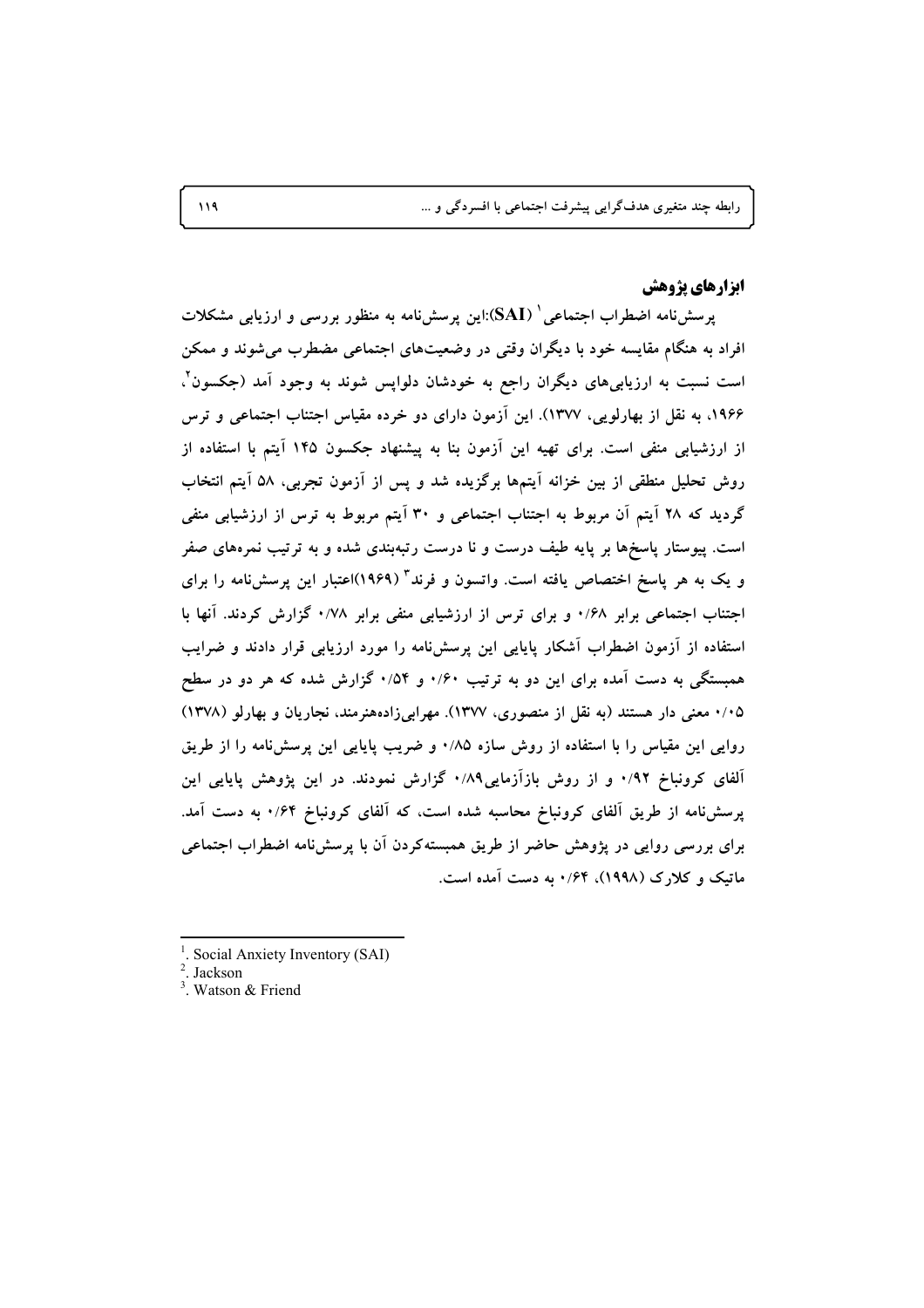یر سش نامه افسردگی بک ( BDI-II): سیاهه افسردگی بک نسخه جدید یک سیاهه ۲۱ گویهای خودگزارشی برای سنجش شدت افسردگی در بزرگسالان و نوجوانان ۱۳ سال به بالا است. این نسخه جدید برای ارزشیابی نشانگان منطبق با ملاکهای تشخیصی اختلالات افسردگی که انجمن روانشناسی آمریکا در چهارمین ویراست راهنمای تشخیص آماری اختلالات روانی-(DSM-IV) ارائه داده کاربرد دارد. محتوای پرسشنامه مشتمل بر غمگینی، بدبینی، احساس ناکامی، ناخشنودی، احساس گناه، بیزاری، از خودتخریبی، کنارهگیری اجتماعی، بی تصمیمی، خودانگاره، مشکل در کار، خستگی و اشتها است. نمرات بین صفر تا ۱۳: غیر افسردهها؛ نمرات بین ١٤ تا ١٩: افسردگی خفیف؛ نمرات بین ٢٠ تا ٢٨: افسردگی متوسط و نمرات بین ٢٩ تا ۶٣: افسردگی شدید. پرسشiامه افسردگی بک (ویرایش دوم) عمدتاً براساس ویرایش اول پرسشiامه بک تهیه شده که ضریب باز آزمایی آن برای بیماران روانپژشکی(86=r) و برای بیماران غیر روان یز شکم <sub>،</sub> (r=81) مناسب گزارش شده است. همچنین از روایی بالایی محتوایی، همزمان و افتراقی در نمونههای بالینی و غیربالینی برخوردار است (بک'، استر و گاربین، ۱۹۸۸). دابسون و محمدخانی(۱۳۸۶) در پژوهش خود، ضریب اعتبار کل BDI-II برای هر ۲۱ گویه را برابر با ۰/۹۱ گزارش کردند، که بیش ترین میانگین با درجه مطلوبیت متعلق به گویهی ۲۱ (فقدان علائق جنسی)است.از سوی دیگر، بیشترین انحراف معیار متعلق به گویه ۹ (افکار و آرزوی مردن) و کمترین آن، متعلق به گویه نخست غمگینی است. همچنین ضرایب همبستگی هر گویه با نمرهی کل سیاهه (قدرت تشخیص گویه)را نیز محاسبه کردهاند که گویه ۱۵ (فقدان انرژی) با ضریب همبستگی ۰/۶۸ دارای بیشترین توان تشخیص و آیتم ۱۹ (دشواری تمرکز) با ضریب ۰/۴۵ دارای کم ترین توان تشخیص بود. در این پژوهش پاپایی این پرسشنامه از طریق آلفای کرونباخ محاسبه شده است. که آلفای کرونباخ ۰/۸۰ به دست آمد. همچنین برای روایی از تحلیل عامل

 $17.$ 

Beck Depression Inventory (BDI-H)

<sup>&</sup>lt;sup>2</sup>. Beck, Steer & Garbin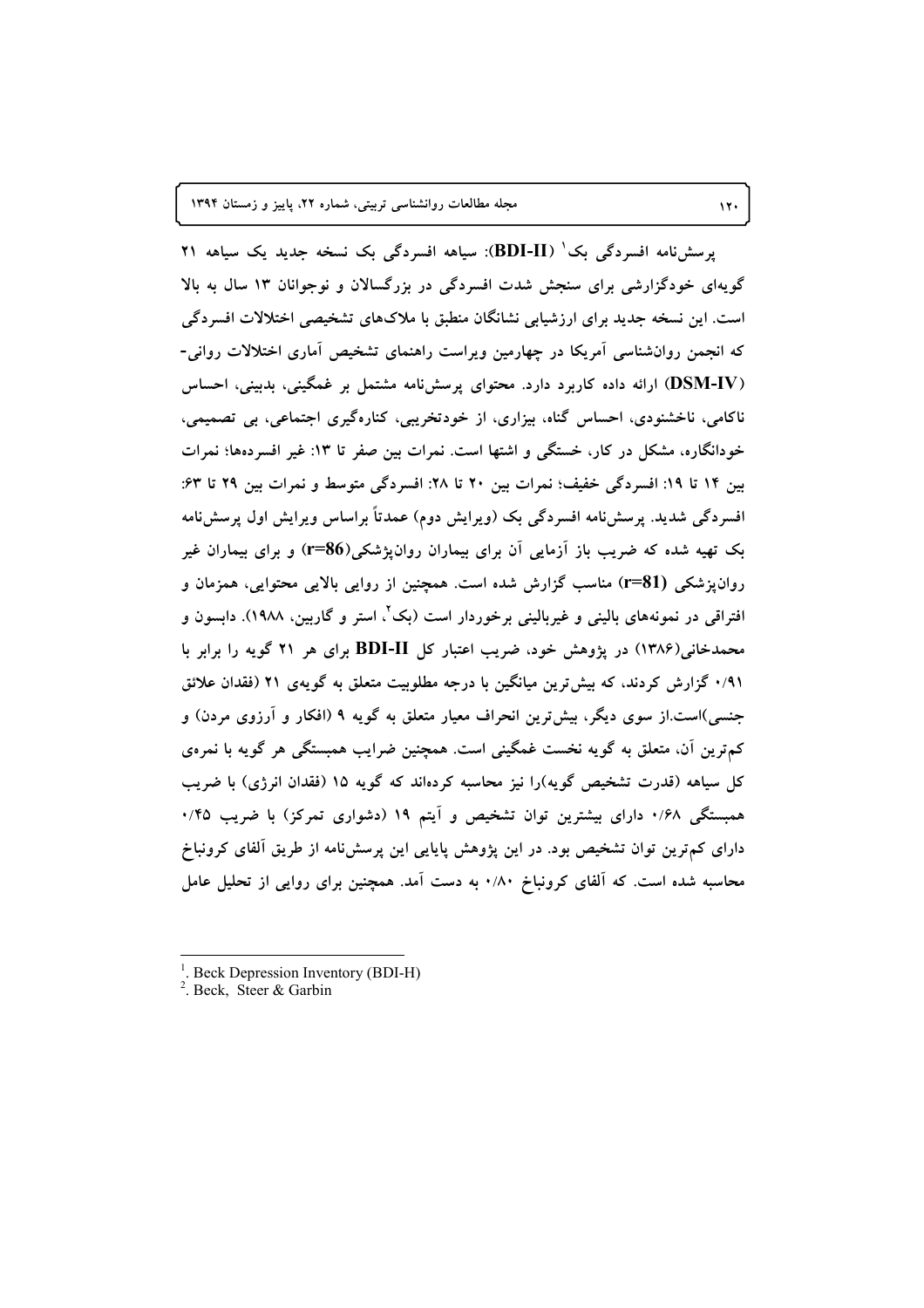تائیدی استفاده شد، که شاخصهای به دست آمده RMSEA (۰/۰۵)، GFI) (۰/۹۷) و 4V) AGFI) نشان از برازندگی مناسب پرسش نامه با دادهها دارد.

مقیاس هدفگرایی پیشرفت اجتماعی ${\rm (SAGOS)}$ : این مقیاس توسط رایان و هاپکینز-(۲۰۰۳) ساخته شده که دارای ۲۲ ماده است. مؤلفهی هدفگرایی تبحری اجتماعی ۸ ماده، مؤلفه هدفگرایی عملکردگرایی اجتماعی از ۷ ماده و مؤلفهی هدفگرایی عملکردگریز اجتماعی نیز از ۷ ماده تشکیل شدهاند. پاسخها بر اساس یک مقیاس ۵ درجهای از نوع لیکرت، از کاملاً مخالفم (١) تا كاملاً موافقم (۵). تنظيم شدهاند. رايان و شيم ` (٢٠٠۶) ياپايي اين پرسشنامه را با روش آلفای کرونباخ برای هر یک از مؤلفههای تبحری اجتماعی، عملکردگرایی اجتماعی و عملکردگریز اجتماعی به ترتیب، ۰/۸۰، ۰/۸۵ و ۰/۸۱ گزارش دادهاند. در پژوهشی طالعپسند، علی جانی و بیگدلی ۳ (۲۰۱۰) ضریب آلفای کرونباخ برای هریک از مؤلفههای هدف گرایی پیشرفت اجتماعی یعنی تبحری اجتماعی، عملکردگرای اجتماعی و عملکردگریز اجتماعی را به ترتیب ۰/۷۵، ۱/۶۷و ۰/۶۶ به دست آوردند. در پژوهش ظفری (۱۳۹۱) ضریب آلفای کرونباخ برای هریک از مؤلفههای تبحری، عملکردی و عملکردگریز اجتماعی به ترتیب، ۰/۷۵. ۶۸/۰و ۰/۵۱ به دست آمده است و همچنین روایی این پرسشنامه را از طریق همبستهکردن آن با پرسشنامه هدفهای پیشرفت میگلی و همکاران (۲۰۰۰) سنجیده است که ضریب همبستگی همبستگی بین مؤلفهی هدفگرایی تبحری اجتماعی با پرسشنامه تبحری تحصیلی میگلی و همکاران ۲۲/۰۲ =r و همبستگی مؤلفهی عملکردگرایی اجتماعی۲/۰/۴۵ =r و همبستگی مؤلفهی عملکردگریز اجتماعی ۰/۵۱ =r گزارش داده است. در این پژوهش پایایی این مقیاس از طریق آلفای کرونباخ محاسبه شده است که آلفای کرونباخ برای هریک از مولفههای تبحری اجتماعی، عملکردگرا و عملکردگریز اجتماعی به ترتیب، ۰/۵۵، ۱/۵۰، و ۰/۶۵، به دست آمد. برای روایی از

<sup>&</sup>lt;sup>1</sup>. Social Achievement Goals Orientation Scale (SAGOS)

Shim

<sup>&</sup>lt;sup>3</sup>. Talepasand, Alijani, & Bigdeli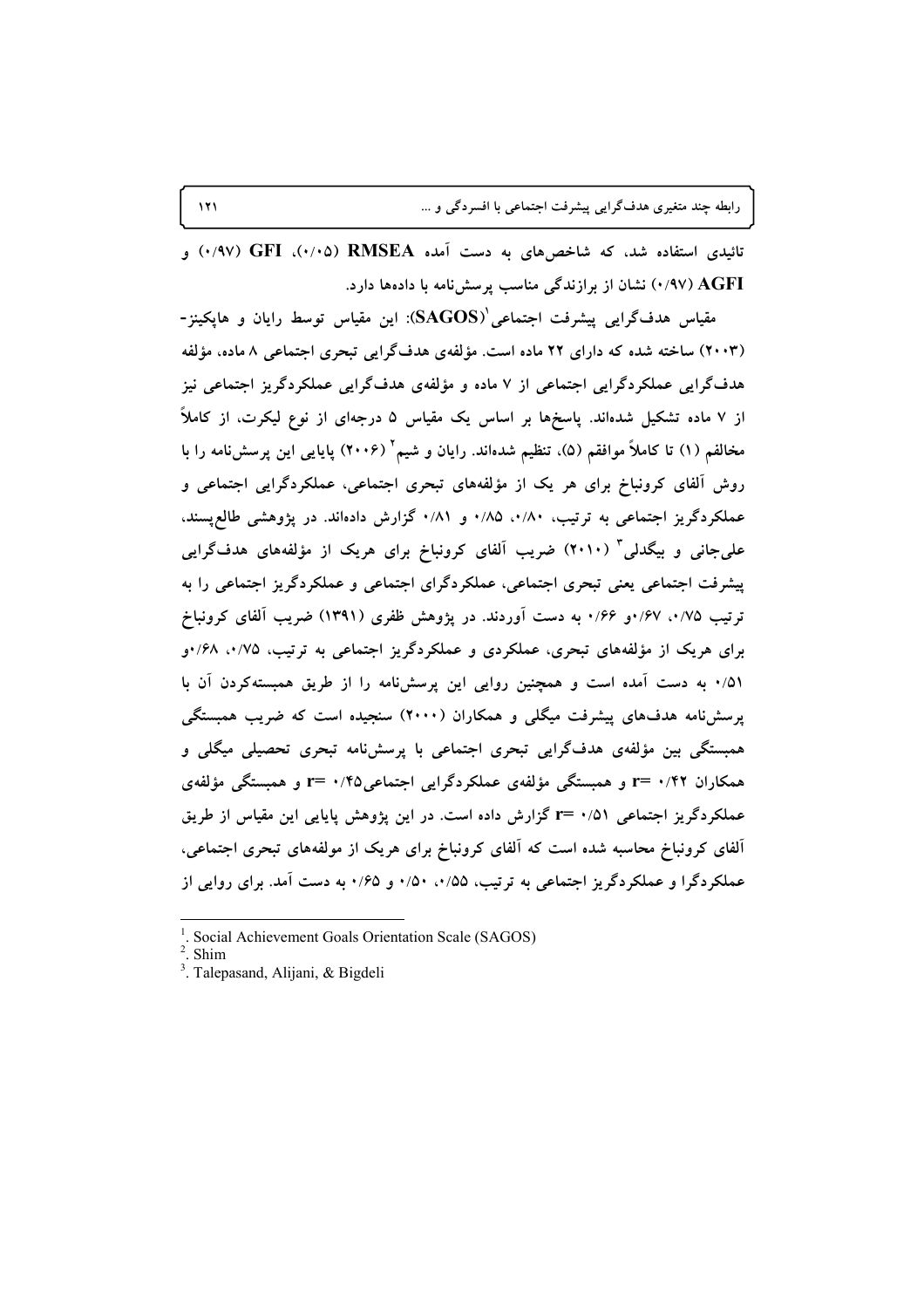تحلیل عامل تائیدی استفاده شد، که شاخصهای به دست آمده GFI (٠/٠٢). GFI (۰/۹۸) و AGFI) (۰/۹۷) نشان از برازندگی مناسب پرسشنامه با دادهها دارد.

# نتايج يژوهش

جدول ۱،میانگین و انحراف معیار، نمرههای آزمودنیها در متغیرهای پژوهش را نشان مى دهد.

| انحر اف معیار | ميانگين      | متغير ها           |
|---------------|--------------|--------------------|
| 0.19          | 27.72        | اضطراب اجتماعي     |
| ۱۱٫۶۳         | ۱۵.۳۹        | افسردگي            |
| ۴٫۱۱          | 20.78        | عملكردگر يزاجتماعي |
| 4.22          | 26.30        | عملكردي اجتماعي    |
| 3.67          | <b>27.70</b> | تبحري اجتماعي      |

جدول ۱. میانگین و انحراف معیار، نمرههای دانشجویان در متغیرهای پژوهش

جدول ۲. ماتریس همبستگی بین متغیرهای پیش بین (تبحری، عملکردی و عملکردگریز اجتماعی) و ملاک (اضطراب اجتماعي و افسردگي)

| متغيرها           | اضطراب                        | افسردگي                       | تبحري                     | عملكردگريزاجتماعي | عملكردي |
|-------------------|-------------------------------|-------------------------------|---------------------------|-------------------|---------|
|                   | اجتماعي                       |                               | اجتماعي                   |                   | اجتماعي |
| اضطراب اجتماعي    |                               |                               |                           |                   |         |
| افسردگي           | $\cdot$ / $\uparrow$ 9 $\ast$ |                               |                           |                   |         |
| تبحري اجتماعي     | $ \cdot$ / $\cdot$ $\cdot$    | $-\cdot/\cdot f$              |                           |                   |         |
| عملكردگريزاجتماعي | •/۴۲*                         | $\cdot$ / $\mathsf{r}$ $\ast$ | $\cdot$ / $\cdot$ 9       |                   |         |
| عملكردي اجتماعي   | •/\^*                         | •/19※                         | $\cdot/\cdot\cdot\Lambda$ | ·/ 1 V *          |         |

 $p<\cdot/\cdot\setminus^*$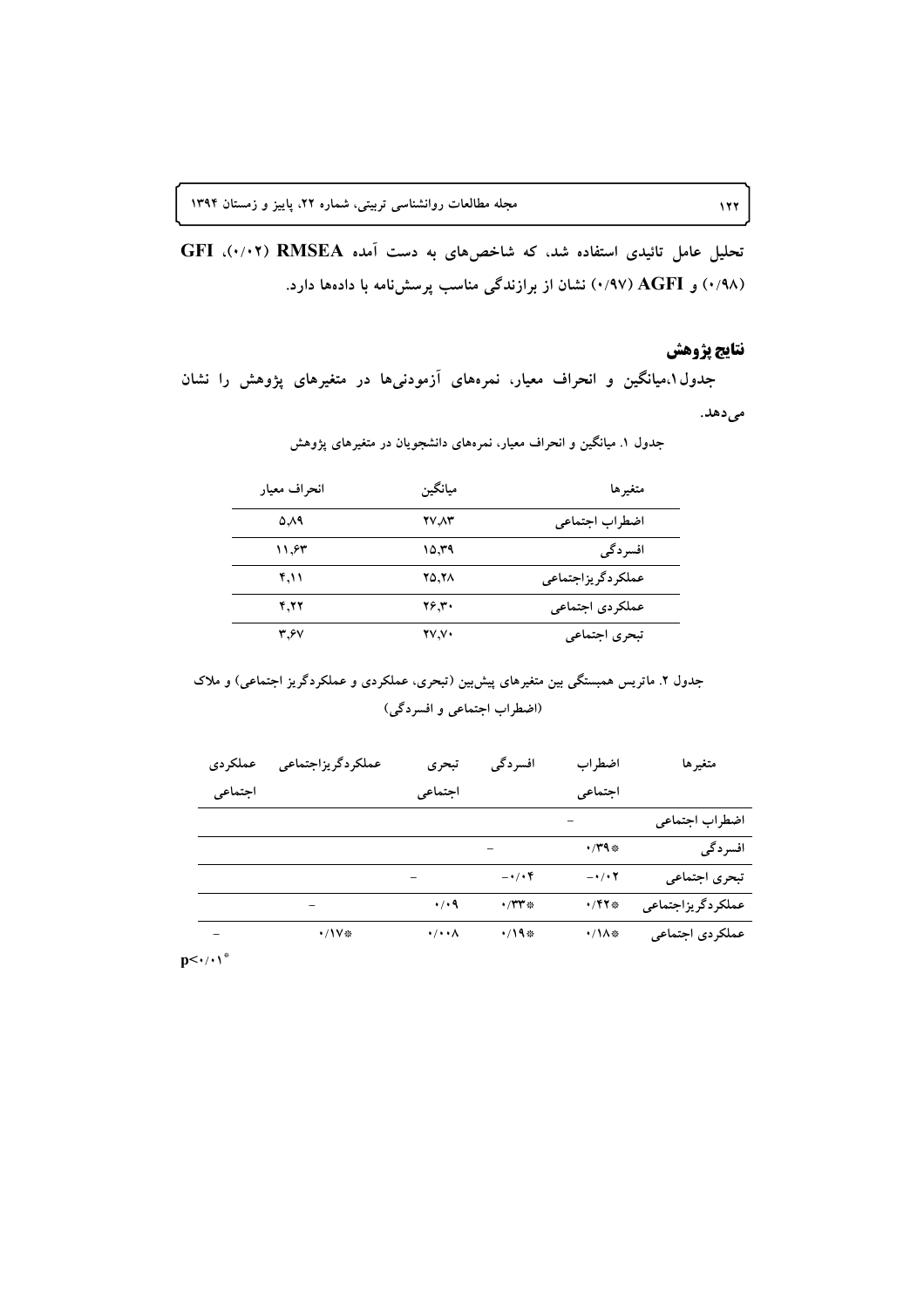همان طور که در جدول ۲ مشاهده میشود همهی ضرایب همبستگی به دست آمده بین متغیرهای پژوهش در سطح ۳۷۰٬۰۵ معنی دار هستند. اما ضرایب هدف تبحری اجتماعی با اضطراب اجتماعی (٢-/٢٠٢ ) و هدف تبحري اجتماعي با افسردگي (٢-/٠٠٢=r) معنى دار نستند.

برای بررسی سوال پژوهش، مبنی بر این که کدام یک از متغیرهای مورد نظر بهترین پیش بین اضطراب اجتماعی و افسردگی هستند از تحلیل رگرسیون چندگانه، به روش ورورد مکرر استفاده شده است. نتایج حاصل از تحلیل در جداول ۳ نشان داده شده است. جدول ۳ نتایج حاصل از رگرسیون چندگانه بین اهداف عملکردگریز اجتماعی، عملکردیگرای اجتماعی و تبحری اجتماعی با افسردگی را به روش ورود مکرر نشان میدهد.

| متغيرپيش بين | همبستگي      | ضريب         | $\mathbf F$ نسبت                | ضرایب رگرسیون(B) و B                   |                                         |                                     |  |  |
|--------------|--------------|--------------|---------------------------------|----------------------------------------|-----------------------------------------|-------------------------------------|--|--|
|              | جندگانهMR    | تعيينRS      | احتمال <sup>P</sup>             | ١                                      | ۲                                       | ٣                                   |  |  |
| عملكردگريز   | $\cdot$ /۳۳۱ | $\cdot/1.9$  | $F = \gamma \gamma / \gamma$    | $\beta = \cdot/\tau \tau$              |                                         |                                     |  |  |
| اجتماعي      |              |              | $p = \cdot / \cdot \cdot$       | $B = \cdot 4r\epsilon$                 |                                         |                                     |  |  |
|              |              |              |                                 | $t = \Delta/\Upsilon\Upsilon$          |                                         |                                     |  |  |
|              |              |              |                                 | $p = \cdot / \cdot \cdot \cdot$        |                                         |                                     |  |  |
| عملكردگرای   | $\cdot$ /۳۵۷ | $\cdot/17V$  | $F = \frac{9}{4}$               | $\beta = \cdot/\tau \cdot v$           | $\beta = \cdot / \sqrt{\tau \omega}$    |                                     |  |  |
| اجتماعي      |              |              | $p = \cdot / \cdot \cdot \cdot$ | $B = \cdot / \Lambda \ell$             | $B = \cdot$ /۳۷۲                        |                                     |  |  |
|              |              |              |                                 | $t = \frac{6}{3}$                      | $t = \frac{1}{\pi}$                     |                                     |  |  |
|              |              |              |                                 | $p = \cdot / \cdot \cdot \cdot$        | $p = \cdot / \cdot r$                   |                                     |  |  |
| تبحري        | 746ه         | $\cdot$ /۱۳۳ | $F=11/Tr$                       | $\beta = \cdot/\tau \setminus \varphi$ | $\beta = \cdot / \sqrt{r}$              | $\beta = \cdot / \cdot \vee \theta$ |  |  |
| اجتماعي      |              |              | $p = \cdot / \cdot \cdot \cdot$ | $B = \cdot / \wedge$                   | $B = \cdot/\tau \vee \cdot$             | $B = \cdot 701$                     |  |  |
|              |              |              |                                 | $t = \frac{6}{3}$                      | $t = \frac{1}{\pi}$                     | $t = \frac{1}{2}$                   |  |  |
|              |              |              |                                 | $D = \cdot / \cdot \cdot$              | $\mathbf{D} = \cdot / \cdot \mathbf{Y}$ | $D = \cdot / Y \cdot 9$             |  |  |

حدول ۳. رگرسیون حندگانه بین متغیرهای پیشابند با افسردگی با روش ورود مکرر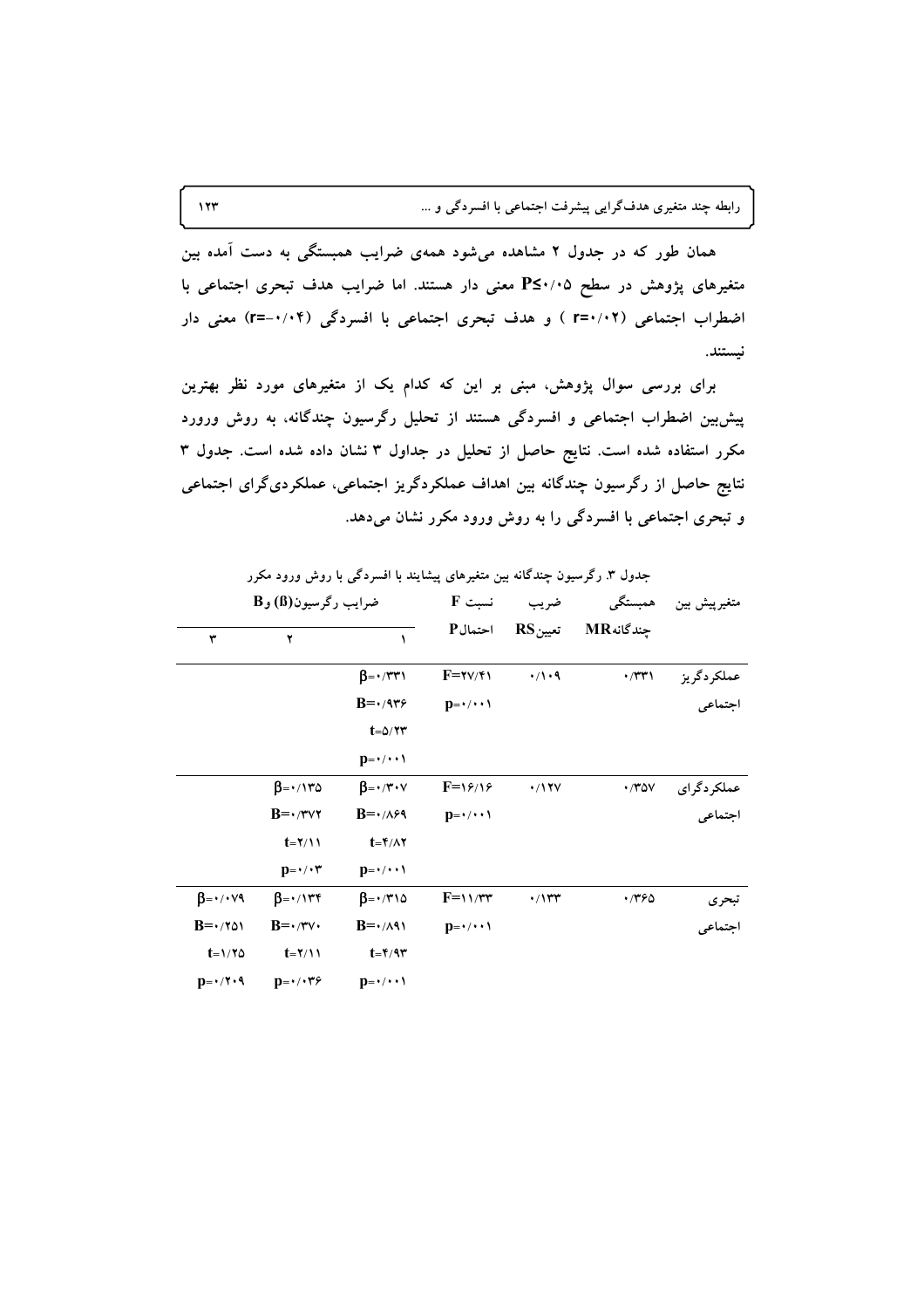همانطور که در جدول ۳ مشاهده میشود، ضریب همبستگی چندگانه برای ترکیب خطی مؤلفههای هدفگرایی پیشرفت اجتماعی با افسردگی(p<۰/۰۰۱ و MR=۰/۳۶۵ .(F=۱۱/۳۳ و RS=۱/۱۳۳ معنی دار است. این ضریب تعیین نشان میدهد که این سه متغیر پیش بین (عملکرد گریز، عملکردگرا و تبحری اجتماعی)حدود ۱۴درصد از واریانس متغیر ملاک، یعنی افسردگی را تبیین می کنند. به منظور بررسی دقیقتر، رابطه متغیرهای پیش بین (عملکردگریز، عملکردگرا و تبحری اجتماعی) با افسردگی به عنوان متغیر ملاک، از روش مرحلهای نیز استفاده شد. بر اساس نتایج حاصل از تحلیل رگرسیون چندگانه به روش گام به گام، ۳ متغیر پیش بین (عملکرد گریز اجتماعی، عملکردگرای اجتماعی و تبحری اجتماعی) حدود ۱۴ درصد از واریانس متغیر ملاک یعنی افسردگی را تبیین میکنند ولی از بین این ۳ نوع اهداف، عملکردگریز اجتماعی و عملکردگرای اجتماعی نقش مهمتری از تبحری اجتماعی در پیش بینی افسردگی را دارند. جدول ۴. رگرسیون چندگانه بین مولفههای هدفگرایی اجتماعی(عملکردگریز، عملکردی و تبحری) با

اضطراب اجتماعی را نشان می دهد.

|                       | همبستگي<br>۔<br>جندگانه | ضريب                   | $F \nightharpoonup$ نسبت              | ضرايب رگرسيون(B) و B                     |                               |                                 |   |
|-----------------------|-------------------------|------------------------|---------------------------------------|------------------------------------------|-------------------------------|---------------------------------|---|
| متغیر پیش بین         | <b>MR</b>               | $RS_{i}$ تعیین         | احتمال P                              |                                          | ١                             | ۲                               | ٣ |
|                       |                         |                        |                                       | $\beta = \cdot$ /۴۲۶                     |                               |                                 |   |
|                       | 4/999                   | $\cdot/\lambda\lambda$ |                                       | $F = \frac{F - \gamma}{T}$               | $B = \cdot$ / $\gamma \cdot$  |                                 |   |
| عملکردگریز<br>اجتماعی |                         |                        |                                       |                                          |                               | $t = V / \cdot Y$               |   |
|                       |                         |                        |                                       | $p=\cdot/\cdot\cdot\$                    |                               |                                 |   |
|                       |                         |                        |                                       | $\beta = \cdot / \hat{r} \cdot \hat{r}$  | $\beta = \cdot / \cdot \cdot$ |                                 |   |
|                       | $\cdot$ /۴۳۹            |                        | $F = \gamma \epsilon / \delta \gamma$ | $B = \cdot / \triangle \wedge \tau$      | $B = \cdot / \sqrt{5}$        |                                 |   |
| عملکردگرای<br>اجتماعی |                         | $\cdot$ /19٣           | $p = \cdot / \cdot \cdot \cdot$       | $t = \frac{\epsilon}{\gamma + \epsilon}$ | $t = \frac{\lambda}{\lambda}$ |                                 |   |
|                       |                         |                        |                                       | $p = \cdot / \cdot \cdot \cdot$          | $p = \cdot / \cdot \vee \tau$ |                                 |   |
|                       |                         |                        |                                       | $\beta = \cdot$ /۴۱۲                     | $B = \cdot / \cdot \cdot$     | $\beta = \cdot / \mathcal{F}$   |   |
|                       |                         |                        | $F = \sqrt{\sqrt{6}}$                 | $B = \cdot / \Delta 91$                  | $B = \cdot / \sqrt{2r}$       | $B = \cdot / \cdot \cdot \cdot$ |   |
| تبحري اجتماعي         | $\cdot$ /۴۴۴            | $\cdot$ /19 $V$        | $p = \cdot / \cdot \cdot \cdot$       | $t = \frac{\epsilon}{\sqrt{2}}$          | $t = \frac{1}{\sqrt{9}}$      | $t = \frac{1}{2}$               |   |
|                       |                         |                        |                                       | $D = \cdot / \cdot \cdot$                | $D = \cdot / \cdot \sqrt{0}$  | $D=*/797$                       |   |

جدول ۴. رگرسیون چندگانه متغیرهای پیشایند با اضطراب اجتماعی به روش ورود مکرر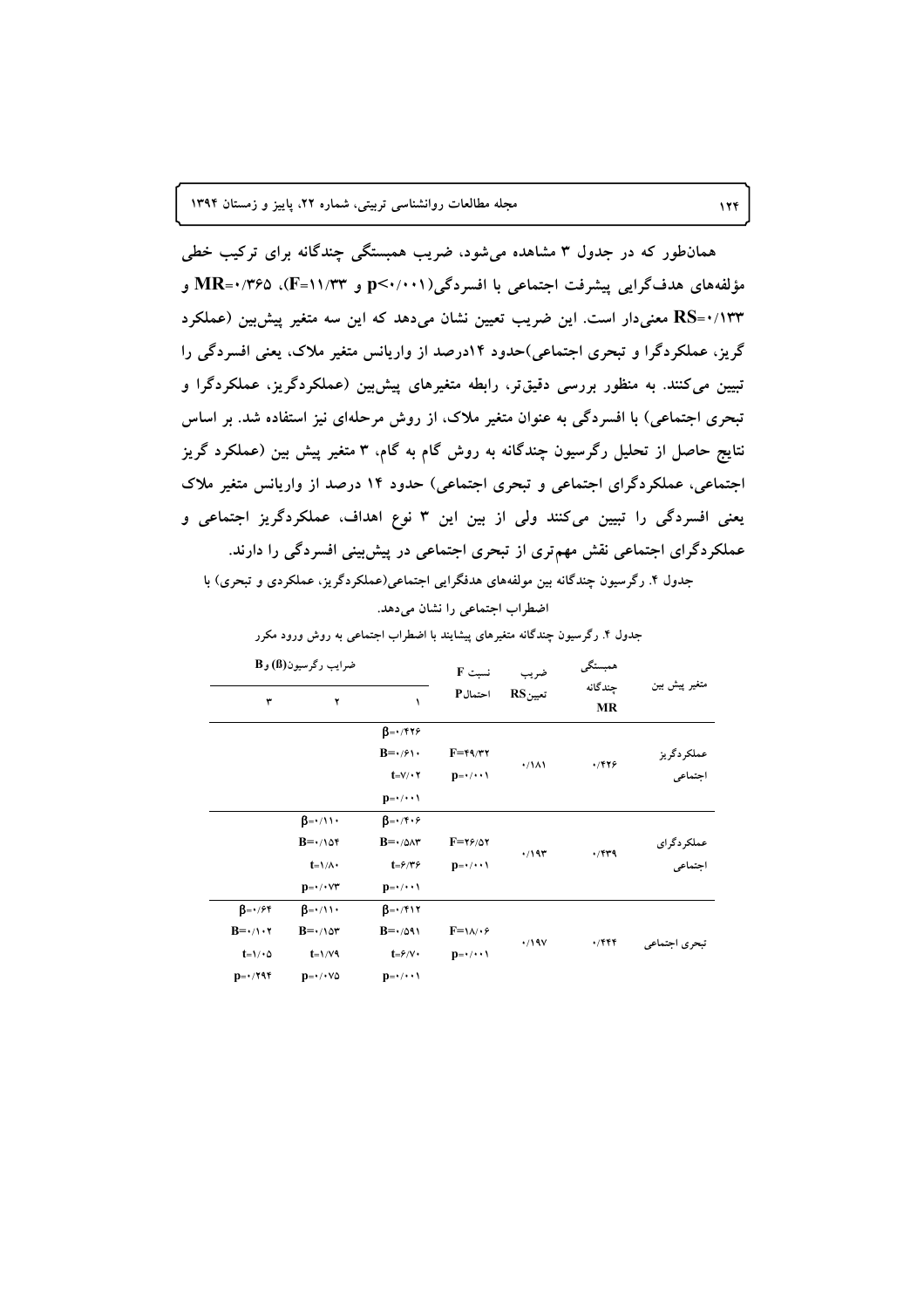رابطه چند متغیری هدفگرایی پیشرفت اجتماعی با افسردگی و …

همانطور که در جدول ۴ مشاهده میشود، ضریب همبستگی چندگانه برای ترکیب خطی مؤلفههای هدف گرایی پیشرفت اجتماعی با اضطراب اجتماعی (p<۰/۰۰۱ و ۱۸/۰۶})، MR=۰/۴۴۴ و RS=۰/۱۹۷ معنیدار است. این ضریب تعیین نشان میدهد که این سه متغیر پیش بین (عملکردگریز، عملکردگرا و تبحری اجتماعی) حدود ۲۰ درصد از واریانس متغیر ملاک، یعنی اضطراب اجتماعی را تبیین میکنند. به منظور بررسی دقیقتر، رابطه متغیرهای پیش بین (عملکردگریز، عملکردگرا و تبحری اجتماعی) با اضطراب اجتماعی به عنوان متغیر ملاک، از روش گام به گام نیز استفاده شد. بر اساس نتایج حاصل از تحلیل رگرسیون چندگانه به روش گام به گام، ضریب همبستگی چندگانه برای متغیرهای پیش بین با اضطراب اجتماعی بیشتر مربوط به متغیر عملکرد گریز اجتماعی است. این ضریب تعیین نشان میدهد که هدف عملکرد گریز اجتماعی ۱۸ درصد از واریانس متغیر ملاک، یعنی اضطراب اجتماعی را تبیین می-كند.

جدول۵. نتایج تحلیل مدل همبستگی کاننی برای متغیرهای مولفههای هدفهای تبحری، عملکردی و عملکردگریز اجتماعی با افسردگی و اضطراب اجتماعی در دانشجویان

| نام آزمون               | ارزش         | F                                                        | $df_1$ | $\mathrm{df}_2$ | سطح معنی داری<br>(p) |  |
|-------------------------|--------------|----------------------------------------------------------|--------|-----------------|----------------------|--|
| آزمون پیلایبی           |              | $\lambda \cdot / \cdot \lambda \rightarrow / \mathbf{Y}$ | ۶      | 442             | $\cdot$ / $\cdot$    |  |
| آزمون هتلينگ            | $\cdot$ /۳۱۵ | 11/0                                                     | ۶      | ۴۳۸             | $\cdot$ / $\cdot$    |  |
| أزمون لمبداى ويلكز      |              | 1.74.709                                                 | ۶      | ۴۴.             | $\cdot$ / $\cdot$    |  |
| آزمون بزرگترین ریشه روی | $\cdot$ /۲۳۷ |                                                          |        |                 |                      |  |

همان طور که از جدول ۵ مشاهده می شود، مقدار لمبدای ویلکز ۰/۷۵۹ (۰۰۱۱+p=۰ وF=۱۰/۷ ) میباشد. به این معنی که بین دو دسته متغیر رابطه معنیداری وجود دارد. در نتیجه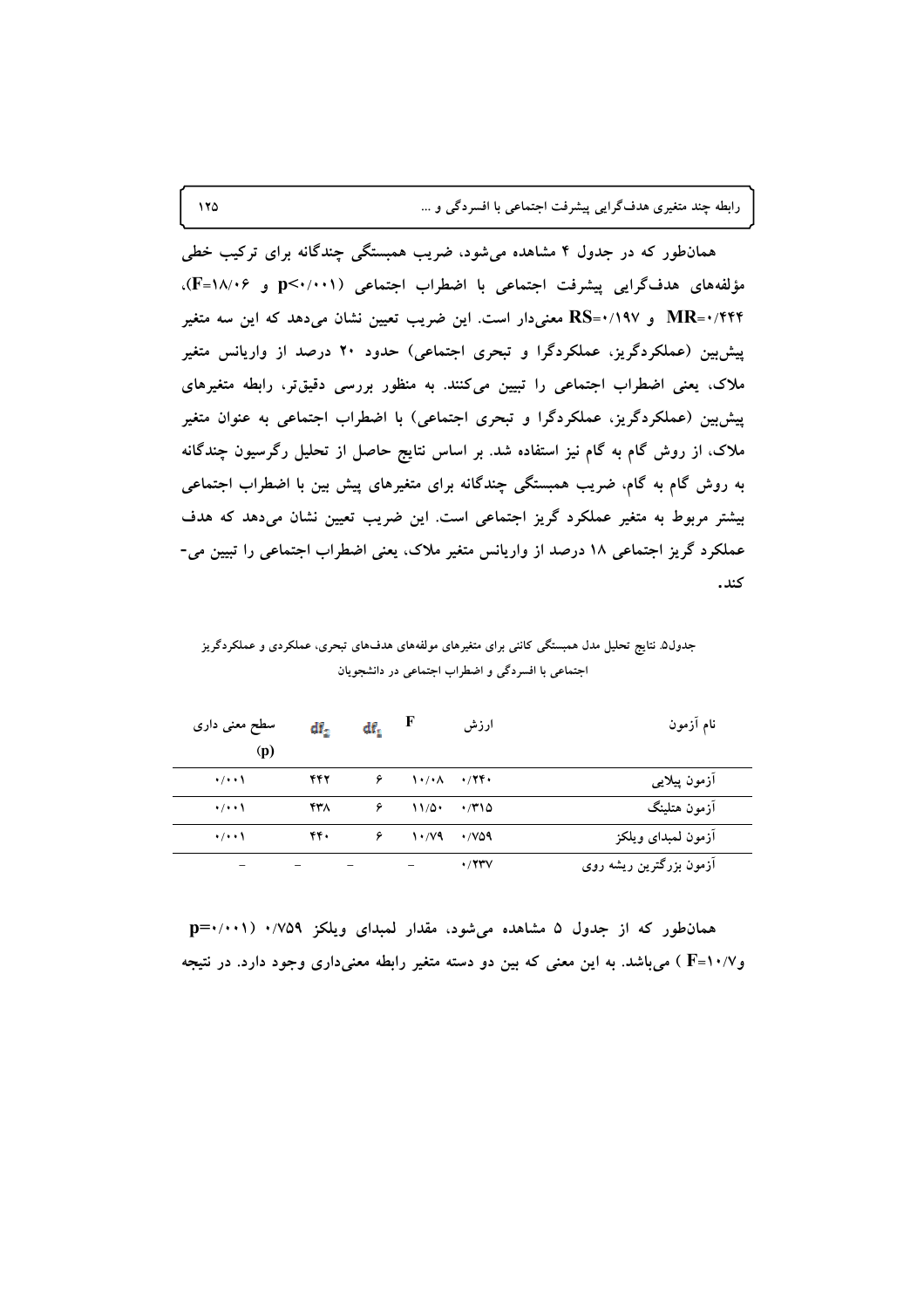اندازه اثر مساوی با ۸-۱ که نشاندهنده مقدار واریانس مشترک بین دو دسته متغیر است که مدل می تواند آن را تبیین کند. به عبارتی مدل به دستآمده در این پژوهش ۲۴/۱ در صد از متغیرهای پیشبین با افسردگی و اضطراب اجتماعی را تبیین می کند.

دومین مرحله در همبستگی کاننی تعیین تعداد بعدهای لازم برای درک ارتباط بین مجموعه متغیرهای پیش بین و مجموعه متغیرهای ملاک می باشد. از لحاظ نظری، تعداد متغیرها یا بعدهای کاننی برابر با تعداد مجموعه کوچکتر(متغیرهای ملاک) میباشد و لزوماً همه آنها معنیدار نمی باشند(به نقل از رمضانی، ۱۳۸۹). در ارتباط بین مؤلفههای هدفگرایی اجتماعی با افسردگی و اضطراب اجتماعی یک بعد معنیدار به دست آمد. جدول ۶ بعدهای کاننی برای متغیرهای پیش بین و ملاک را دردانشجویان نشان میدهد.

جدول ۶. بعدهای کاننی برای متغیرهای پیشبین (تبحری، عملکردی، عملکردگریز اجتماعی) و افسردگی و اضطراب اجتماعی در دانشجویان

| (p)       | df. | df, |                                                                                                             | مجذور لمبداي      | همبستگی      | ىعدها |
|-----------|-----|-----|-------------------------------------------------------------------------------------------------------------|-------------------|--------------|-------|
|           |     |     |                                                                                                             | کاننی کاننی ویلکز |              |       |
|           | ۴۴۰ |     |                                                                                                             |                   | $\cdot$ /۴۸۷ |       |
| . / V 7 4 | 771 |     | $\gamma$ , $\gamma$ , $\gamma$ , $\gamma$ , $\gamma$ , $\gamma$ , $\gamma$ , $\gamma$ , $\gamma$ , $\gamma$ |                   |              |       |

همانطور که از جدول ۶ مشاهده می شود تعداد بعدهای کاننی برابر ۲ میباشد که همانند مجموعه کوچکتر (۲متغیر ملاک) است. در بعد اول (۱۰۰۱+p=۰٫۰۰۱ و ۱۰/۷۹=F ) معنی دار می باشد و بعد دوم (p=۰/۰۰۱ و ۳۲۳/۰۴) معنی دار نمی باشند. جدول ۷ ضرایب کاننی استاندارد و ضرایب ساختاری را برای مجموعه متغیرهای پیش بین و ملاک در بعد اول کاننی را نشان مے ردھد.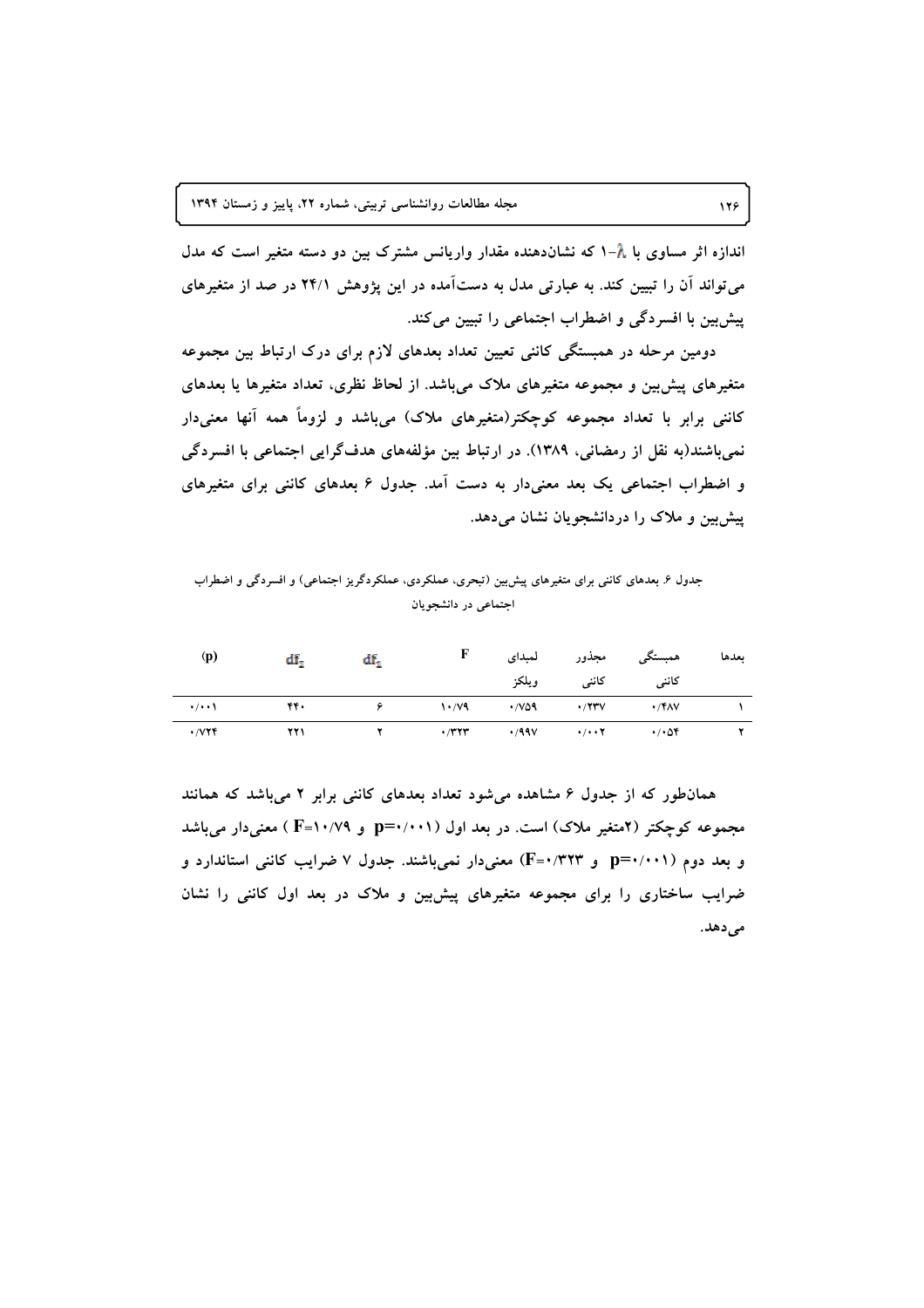| بعد اول                  | متغير ها                          |                    |
|--------------------------|-----------------------------------|--------------------|
| ضرایب کاننی استاندارد    | ضرایب ساختاری                     | متغيرها            |
| $-1.4.9$                 | $ \cdot$ /۳۲۱                     | عملكردگريز اجتماعي |
| $-17\lambda\lambda$      | $-\cdot/\cdot\theta\Lambda$       | عملكردگراي اجتماعي |
| $\cdot$ /16 $\Lambda$    | $\cdot$ / $\cdot$ $\cdot$ $\circ$ | تبحري اجتماعي      |
| $\cdot$ /۲۳ $V$          |                                   | $R^2c$             |
| $-1480$                  | $-1/\tau\tau$ ۹                   | افسر دگی           |
| $ \cdot$ / $\vee$ $\vee$ | $ \cdot$ / $\uparrow$ $\uparrow$  | اضطراب اجتماعي     |

جدول ۷. ضرایب ساختاری وکاننی استاندارد بین مجموعه متغیرهای پیشبین (هدفهای تبحری، عملکردی و عملکردگریز اجتماعی) و ملاک (افسردگی و اضطراب اجتماعی ) بعد اول در دانشجویان

یدهازر ( ۱۹۸۲). به نقل از رمضانی، ۱۳۸۹) معتقد است که ضریب ساختاری بالای ۰/۳۰  $\leq$ معنیدار تلقی می شود. در بعد اول از بین متغیرهای پیش بین، فقط عملکردگریز اجتماعی سهم بیشتری در ترکیب خطی متغیرهای پیش بین دارند. از سوی دیگر در این بعد، متغیرهای اضطراب اجتماعی و افسردگی به ترتیب سهم بیشتری را در ترکیب خطی متغیرهای ملاک دارند به عبارت دیگر در بعد اول متغیرهای اضطراب اجتماعی و افسردگی به وسیله متغیر پیش بین عملکردگریز اجتماعی پیش بینی می شود. به عبارتی نمره پایین در عملکردگریز اجتماعی با نمره پایین در اضطراب اجتماعی و افسردگی همراه است و مقدار ضریب تعیین کاننی(R ٔ C) ۰/۲۳ میباشد که مقدار واریانس مشترک بین دو مجموعه کاننی متغیرهای پیش بین و ملاک را تبیین می کند.

 $1$ . Pedhazur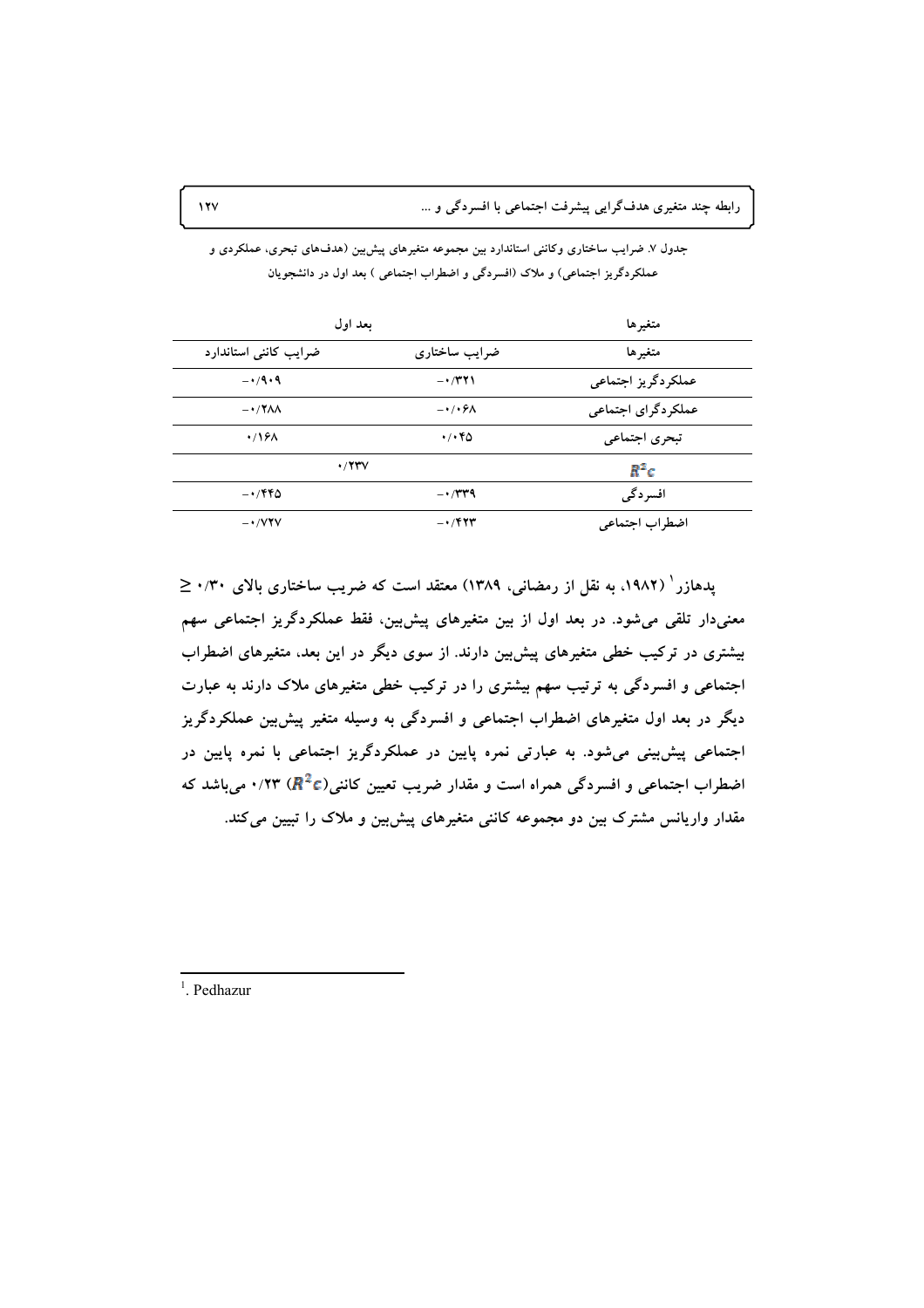#### بحث و نتیجهگیری

این پژوهش با هدف بررسی رابطه بین هدفهای پیشرفت اجتماعی با افسردگی و اضطراب اجتماعی در دانشجویان دختر دانشگاه شهید چمران اهواز انجام شد و بر اساس ضرایب همبستگی به دست آمده اهداف عملکردگریز اجتماعی و عملکردگرای اجتماعی با متغیرهای ملاک افسردگی و اضطراب اجتماعی دارای رابطه مثبت و معنیدار هستند. از سوی دیگر نیز بر اساس نتایج رگرسیون ورود مکرر و مرحلهای اهداف عملکردگریز و عملکردگرای اجتماعی حدود ۱۴ درصد از واریانس متغیر ملاک یعنی افسردگی را تبیین می کنند. یافتههای این پژوهش در خصوص رابطه بین ترکیب متغیرهای پیش بین (اهداف عملکردگریز، عملکردگرا و تبحری اجتماعی) با متغیر ملاک افسردگی با یافتههای بارول و شرک (۲۰۰۶)، هالمن و همکاران (۲۰۱۰)، آکین (۲۰۰۸) و کوراداو ساکورای (۲۰۱۱) هماهنگ است و با سایدریس (۲۰۰۵) نا-هماهنگ است. در تبیین این یافته می توان گفت از آنجایی که افراد عملکردگرای اجتماعی بیشتر به دنبال اثبات شایستگی اجتماعی و کسب مقبولیت اجتماعی هستند و افراد عملکردگریز نیز به دنبال اجتناب از عدم شایستگی و عدم کفایت اجتماعی هستند بیشتر نگران نظر دیگران نسبت به خود هستند و وقتی دیگران آنها را تأیید نکنند، ناراحتی و افسردگی بیشتری را متحمل میشوند. نوجوانان دنبال کننده اهداف عملکرد گریز اجتماعی روی پیامدهای منفی اهداف بالقوه تمرکز می کنند و بیشتر احتمال دارد در مقابل پیامدها الگوهای ناسازگار شناختی، عاطفی و رفتاری را نشان دهند. این نوع شناختهای ناکارآمد منجر به تنهایی و جدای از همسالان میشود و آنها را بیشتر در معرض افسردگی قرار میدهد(ارث، فلاناگن و بیرمن ٰ، ۲۰۰۷). بر اساس نتایج رگرسیون به روش ورود مکرر، مرحلهای و همبستگی کانونی از بین ترکیب متغیرهای پیش بین (اهداف عملکردگریز، عملکردگرا و تبحری اجتماعی) با متغیر ملاک اضطراب اجتماعی بیشترین نقش تبیین کنندگی مربوط به هدف عملکردگریز اجتماعی است، که نشان میدهد هدف عملکرد-

<sup>&</sup>lt;sup>1</sup>. Erath, Flanagan, & Bierman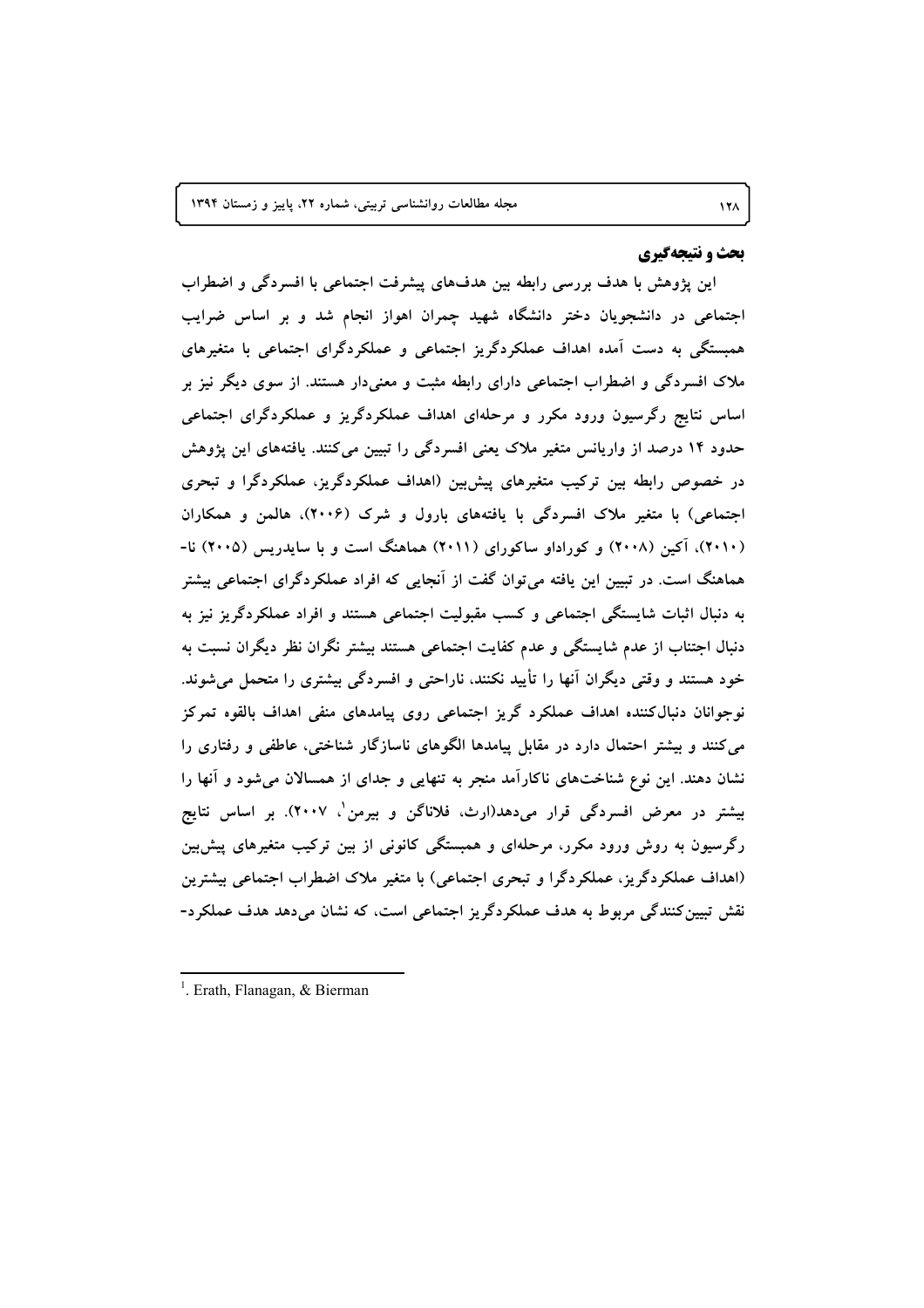رابطه چند متغیری هدفگرایی پیشرفت اجتماعی با افسردگی و ...

گریز اجتماعی حدود ۱۸ درصد نتایج رگرسیون و ۲۳ درصد نتایج همبستگی کانونی از متغیر ملاک اضطراب اجتماعی را تبیین میکند. یافتههای این پژوهش در خصوص رابطه بین ترکیب متغیرهای پیش بین (اهداف عملکردگریز، عملکردگرا و تبحری اجتماعی) با متغیر ملاک اضطراب اجتماعی با یافتههای سایدریس (۲۰۰۵)، آکین (۲۰۰۸) و کورادا و ساکورا(۲۰۱۱) هماهنگ است. ریپ و هیمبرگ' (۱۹۹۷) بیان میکنند که در اضطراب اجتماعی، توجه به سمت محرک-های تهدیدکنندهای معطوف میشود که به طور خاص به نگرانی از ارزیابی منفی مربوط است که نگرانی نسبت به ارزیابی دیگران مشخصه افراد عملکردگریز است. وقوع رویدادهای منفی زندگی حاکی از شکست در رسیدن به اهداف خود است و بیشتر افراد روی پیامدهای منفی در مقابل دیگران در اجتماع تمرکز میکنند. یافتههای حاصل از رابطه بین هدفهای پیشرفت اجتماعی با افسردگی و اضطراب اجتماعی با پژوهشهای پیشین هماهنگ است. این نتیجه قابل انتظار است که افراد عملکردگریز که همواره نگران محبوبیت و قضاوت و ارزیابی دیگران نسبت به خود هستند. افسردگی و اضطراب اجتماعی بیشتری را تجربه کنند. از جمله محدویتهای پژوهش حاضر این است که، چون این پژوهش روی دانشآموزان دختر انجام شده است. لذا تعمیم نتایج به دانشآموزان پسر امکانپذیر نمیباشد. در این پژوهش از روش رگرسیون چندگانه برای تحلیل استفاده شده است. بنابراین، روابط علی بین متغیرهای پژوهش بررسی نشده است. باتوجه به این که در پژوهش تنها دانشآموزان دختر شرکت داشتهاند پیشنهاد میشود که در پژوهشهای بعدی از دانشجویان پسر هم استفاده شود تا امکان مقایسه و بررسی تفاوتها و تعمیم هر چه بهتر نتایج فراهم گردد. از یافتههای این پژوهش و تحقیقات پیشین این گونه دریافت می شود افرادی که دارای هدفهای عملکردگرا و عملکردگریز اجتماعی هستند دچار افسردگی و اضطراب اجتماعی میشوند والدین و نظام آموزشی باید شرایطی را فراهم آورند که افراد را به طرف هدفهای تبحری اجتماعی سوق دهند.

<sup>&</sup>lt;sup>1</sup>. Rapee, & Heimberg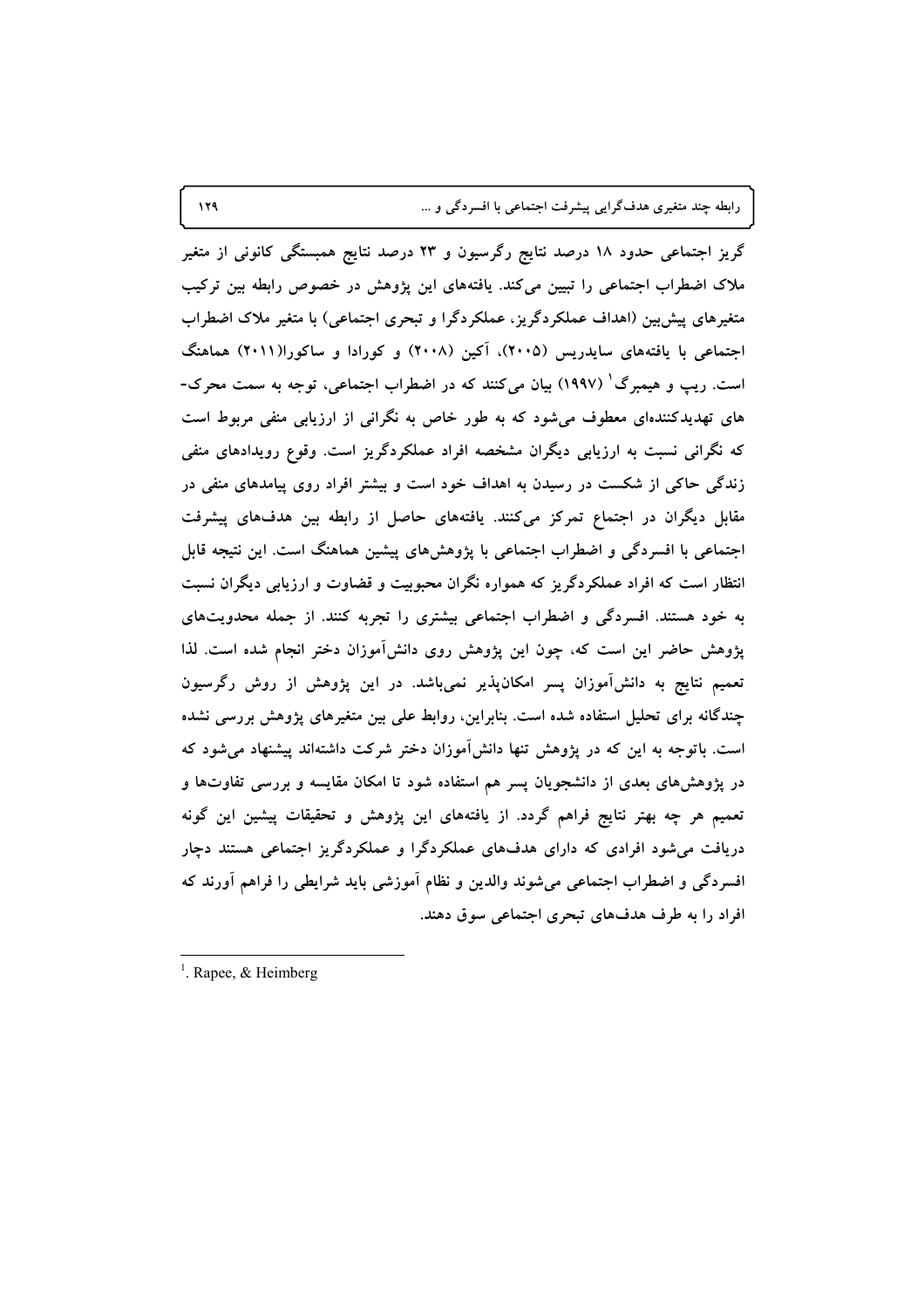## مناىع

۱. بهارلویی، روپا(۱۳۷۷). رابطه کمالگرایی، هماهنگی مولفه های خود پنداشت جایگاه مهار با اضطراب اجتماعی در دانشجویان دختر دانشگاه آزاد اسلامی واحد اهواز با توجه به نقش تعدیل کننده حمایت اجتماعی. پایان نامه کارشناسی ارشد روانشناسی عمومی، دانشگاه آزاد اسلامی اهواز، دانشکده د وانشناسیه .

۲. دابسون، کیت استفان و محمدخانی، پروانه (۱۳۸۶). مختصات روان سنجی پرسش نامه ی افسردگی بک- ۲ در مبتلایان به اختلال افسردگی اساسی در دوره بهبودی نسبی. ویژه- نامه ی توان بخشی در بيماري ها و اختلالات رواني، شماره ٢٩، صص ٨٨-٨٢.

۳. رمضانی، فرشاد (۱۳۸۹). بررسی رابطه ساده وچندگانه هدفهای پیشرفت، عزت نفس و شایستگی ادراک شده با رفتارهای کمک طلبی و عملکرد تحصیلی در دانش آموزان پسر سال اول دبیرستان شهرستان ایذه. پایان نامه کارشناسی ارشد روانشناسی تربیتی، دانشگاه شهید چمران اهواز، دانشکده علوم تربینی و روانشناسی.

۴. صیادی اناری احمدرضا، انصاری جابری، علی، خالقی، عزت اله و ناظر، محمد (۱۳۸۰). بررسی مسائل سالمندی در ایران و جهان. تهران: انتشارات آشنا.

۵. ظفری، صغری (۱۳۹۱). رابطه برخی پیشایندهای مهم و مربوط با مؤلفه های هدفگرایی اجتماعی و رابطه مؤلفه های اخیر با کارآمدی تحصیلی و عملکرد تحصیلی در دانش آموزان سال چهارم دبیرستانهای اهواز. پایان نامه کارشناسی ارشد روانشناسی تربیتی، دانشگاه شهید چمران اهواز، دانشکده علوم تربیتی و روانشناسی.

۶. غلامعلی لوااسانی، مسعود، هیمن خضری، آذر، امانی، جواد، مال احمدی، احسان (۱۳۸۹). نقش خودکارآمای تحصیلی و اهالف پیشرفت در تنیاگی اضطراب و افسردگی دانشجویان. مجله روانشناسي، سال چهاردهم، شماره ۴.

۷. منصوری، فریبا (۱۳۷۷). رابطه ساده و چندگانه متغیرهای عزت نفس، احساس تنهایی و اضطراب اجتماعی با ابراز وجود دانش آموزان دختر دبیرستانهای نظام جدید شهرستان اهواز. پایان نامه کارشناسی ارشد روانشناسی عمومی، دانشگاه آزاد اسلامی واحد اهواز .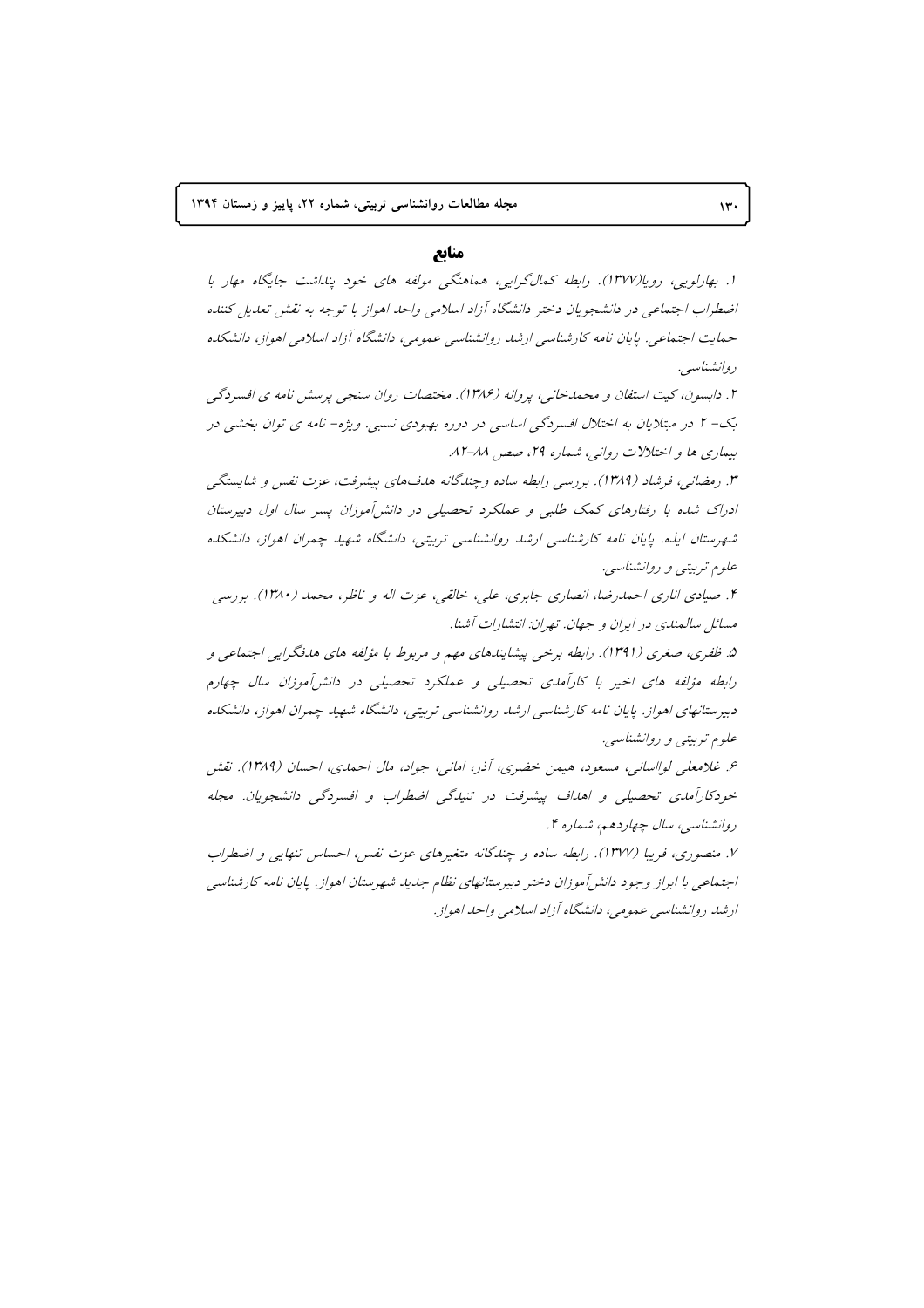٨. مهرايي زاده هنرمند، مهناز، نجاريان، بهمن و بهارلو، رويا (١٣٧٨). رابطه كمال گرايي و اضطراب اجتماعی در دانشجویان شهید چمران اهواز. مجله علمی پژوهشی روانشناسی، سال سوم، شماره ۳، ص  $\mathbf{r} = \mathbf{r} + \mathbf{r}$ 

9.Akin, A.(2008). Self-efficacy, achievement goals and depression, anxiety, and stress: A structural equation modeling. World Applied Sciences Journal,  $3(5)$ , 725-732.

10. Beck, A. T., Steer, R, A., & Garbin, M. G. (1988). Psychometric properties of the Beck Depression Inventory: Twentyfive years of evaluation. Clin Psychol Rev, 8, 77-100.

11. Burwell, R. A., & Shirk, S. R. (2006). Self-processes in adolescent depression: The role of self-worth contingencies. Journal of Research on Adolescence, 16, 479-490.

12. Butler, R. (2002). Depressive disorder. Americn Family Physician, 65(7). 1393-1396.

13. Dweck, C. S., & Leggett, E. L. (1988). A social-cognitive approach to motivation and personality. Psychological Review, 95, 256-273.

14. Dykman, B. M. (1998). Integrating cognitive and motivational factors in depression. Journal of Personality and Social Psychology, 74, 139-158.

15. Elliot, A. J., & McGregor, H. A. (2001). A 2 x 2 achievement goal

framework. Journal of Personality and Social Psychology, 80,  $501 - 519$ .

16. Erath, S. A., Flanagan, K. S., & Bierman, K. L. (2007). Social anxiety and peer relations in early adolescence: Behavioral and cognitive factors. Journal of Abnormal child psychology, 35, 405-416.

17. Hulleman, C. S., Schrager, S. M., Bodmann, S. M., & Harackiewicz, J. M. (2010). A meta-analytic review of achievement goal measures: Different labels for the same constructs or different constructs with similar labels? Psychological Bulletin, 136, 422-449.

18. Kuroda, Y., & Sakurai, S. (2011). Social goal orientations, interpersonal stress and depressive symptoms among early adolescents in japan: A tast of the diathesis-stress nodel using the trichotomous framework of social goal orientations. Journal of Early Adolescence, 31 (2), 300-322.

19. Lindsay, J. E., & Scott, W. D. (2005). Dysphoria and self-esteem following an achievement event: Predictive validity of goal orientation and personality style theories of vulnerability. Cognitive Therapy and Research, 29, 769-785.

 $\mathcal{N}$